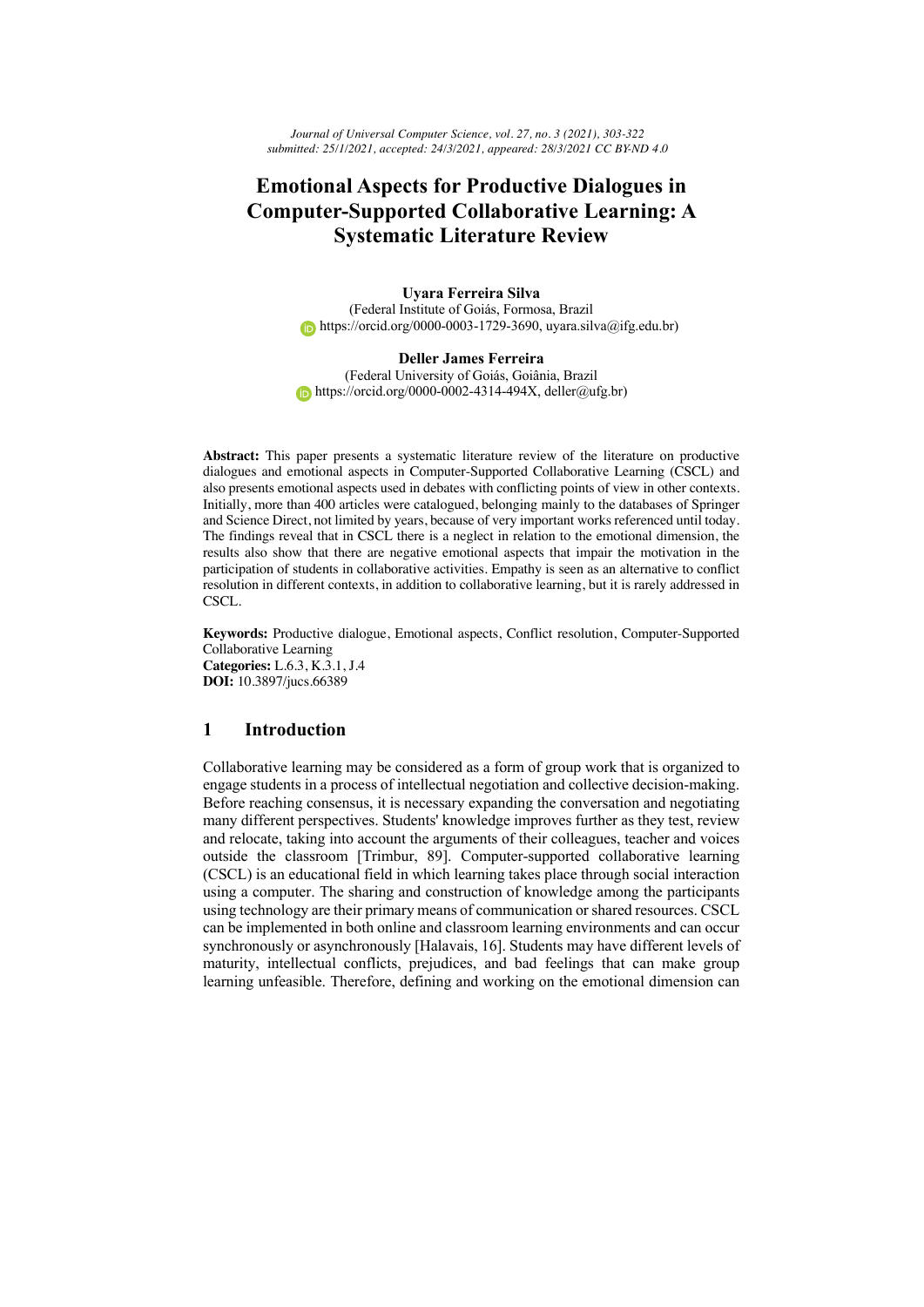be an essential player in allowing for responsible, mature behaviour to be portrayed [Noguez, 06].

An emotional aspect that is widely used to pacify conflicts in different collective environments is empathy. Increasing empathetic inclinations promote democratic education [Morrell, 07], because equal consideration for all is better achieved if empathy plays a significant role in their communication [Morrell, 10]. Organizing students into groups within the classroom may have undesirable side effects, like conflicts and competition between students and individualism [Noguez, 06]. The application of empathy is successful in resolving personal conflicts in debates in other spheres, personal conflicts can negatively interfere in group learning [Rosenberg, 15] [Krznaric, 14], and empathy is a skill that can be learned through conversations orchestrated by a facilitator [Beauvais, 16], so that students are able to identify their peers' emotions and thus resolve interpersonal conflicts by themselves. The application of empathy is not usual in CSCL, where dialogue plays an essential role. Therefore, the development of empathy in this case should advance for knowledge construction.

According to Gunawardena et al. (1998), the knowledge construction in CSCL is built by students' interactions, by means of the negotiation of meaning and co-creation of knowledge in a constructivist learning environment mediated by technology [Gunawardena, 98]. Pea et al. (1993) emphasizes that the social construction of knowledge is commonly made through collaborative efforts toward yielded objectives or by dialogues and hurdles brought about by differences in persons' perspectives [Pea, 93]. He uses Vygotsky's idea, who emphasized the ways that the character of social interactions and externally mediated actions explicitly create processes that internalize each individual's thinking [Gunawardena, 97] [Vygotsky, 78].

From a socio-cognitive perspective, conflicts may be beneficial for learning, particularly when contradictory evidence leads to deeper discussions and knowledge building; controversy awareness induces students to focus on selecting meaningful discussion threads [Heimbuch, 17]. In CSCL, awareness is generally subsumed as the perception of others' activities and knowledge about a certain situation or collaborative processes [Gijlers, 13]. In CSCL, the awareness concept not commonly includes awareness of other students' emotions.

In this work, we call attention to the fact that in the CSCL literature, the different strategies to promote a productive dialogue are focused on cognitive and interactive aspects of knowledge production, leaving the emotional aspects of interaction mostly marginalized. Strategies to promote knowledge building in CSCL are designed to foster productive collaborative processes, such as opposing points of view, cognitive conflict and conflict resolution, however personal conflicts can be generated during these processes [Heimbuch, 17].

Conflict of ideas is healthy for learning, but relationship conflict is not [Curşeu, 12]. Precise psychological prejudices give rise to and reinforce conflict. Reducing bias and relationship conflict between and within groups is critical to promoting peace and equity [Gaesser, 20], mainly in the actual scenario of Education 4.0.

With the occurrence of the Industrial Revolution 4.0, Education 4.0 emerges, where it is possible for students to turn ideas into reality with the advent of artificial intelligence, neural networks, big data, etc. Four words classify what education is experiencing today: volatility, uncertainty, complexity and ambiguity (VUCA). Volatility refers to the difficulty in predicting scenarios due to the great rapidity of change; uncertainty indicates that solutions to current problems will not necessarily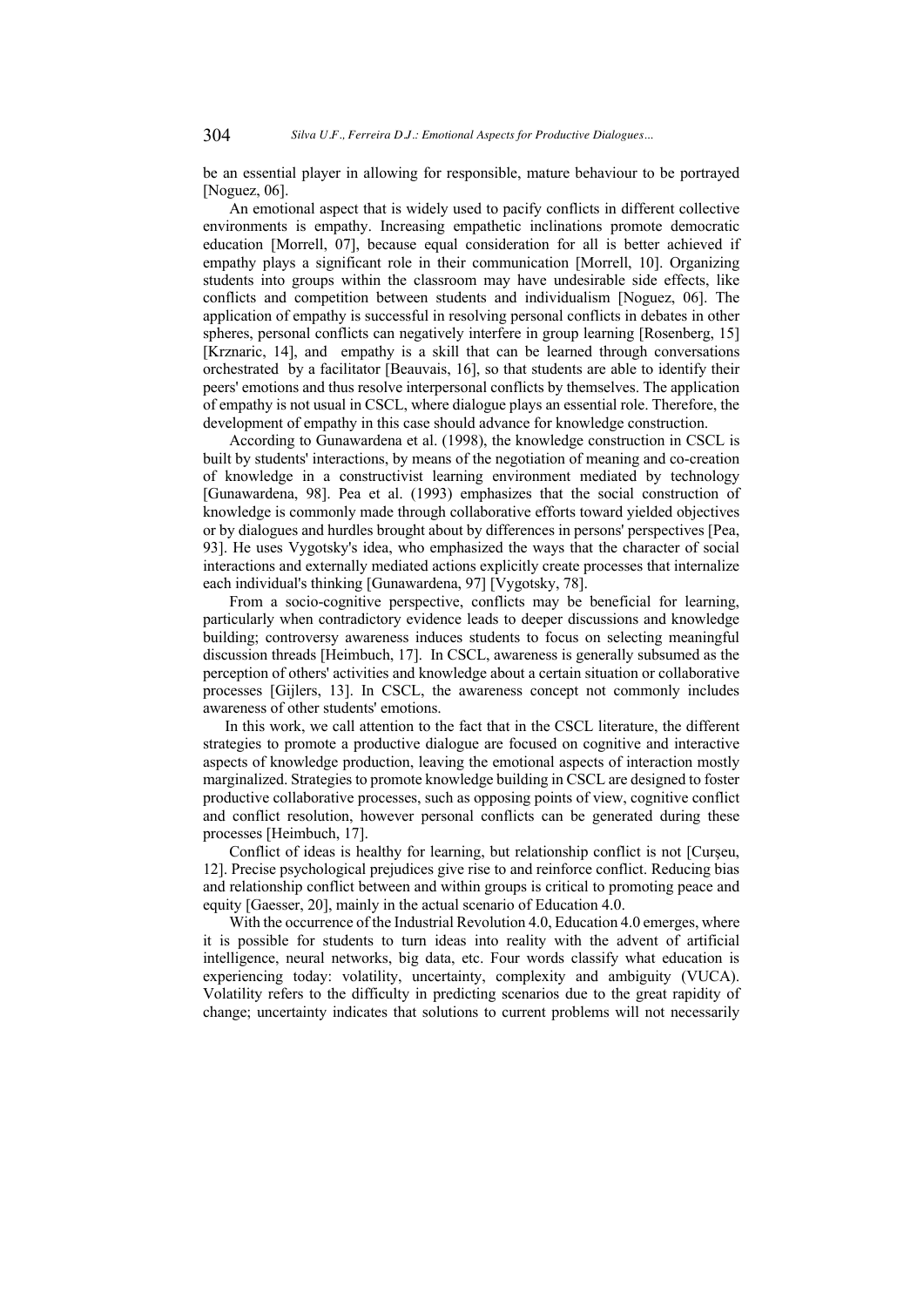serve to future problems; high connectivity and activities of a global scope bring a greater number of variables generating complexity; and finally ambiguity where there are many ways of interpreting the same context, many possible answers to a single question. With all this problematic Education 4.0 requires some skills, among them is the socio-emotional that needs the application of cooperation, empathy and social awareness for interpersonal communications and negotiations [Caputo, 19].

The objective of the current systematic literature review is to unveil evidences of the need, importance and feasibility of incorporating strategies applying emotional aspects, such as empathy, in CSCL methods. The present systematic review provides a literature base to support more research on emotions in CSCL, pointing the need to fill the literature gaps regarding the role of emotional aspects in collaborative learning.

# **2 Method**

This study has been undertaken as a systematic literature review based on the original guidelines as proposed by Kitchenham (2004), which is very similar to the set of items found in PRISMA website. PRISMA focuses on the reporting of reviews evaluating randomized trials, but can also be used as a basis for reporting systematic literature review of other types of research, particularly evaluations of interventions. This systematic literature review brings synthesized and relevant information for understanding the use of emotional aspects (e.g., empathy) towards productive dialogues in CSCL and other contexts. The details of the review method are explained below.

## **2.1 Research Questions**

The research questions (RQ) addressed by this study are: (RQ1) How has productive dialogue been characterized in CSCL? (RQ2) Have emotional aspects been approached in dialogical processes in CSCL? (RQ3) How have emotional aspects been used in debates with conflicting points of view in other contexts (For instance: politics)?

### **2.2 Search Process**

The research process mainly involved the databases of Springer and Science Direct, we are not limited to years because there are old researches about CSCL of paramount importance to the theme, for instance [Vygotsky, 78] and [Zimmer, 96]. A limitation on the volume of articles was the number of articles per database. We manually select and peer-reviewed the articles that are closest to the themes of this systematic literature review, giving preference to indexing and similarity of the theme over age of work.

We use three main search strings (SS) to find works that can answer each of the research questions. To be inclusive, we combined keywords using the Boolean operators (AND, OR) using the following query strings to find related works to actual research:

(SS1) ("productive dialogue" OR "productive discourse") AND "computer-supported collaborative learning";

(SS2) "emotional" AND "collaborative learning" AND ("debates" OR "conflict" OR "disagreement") and;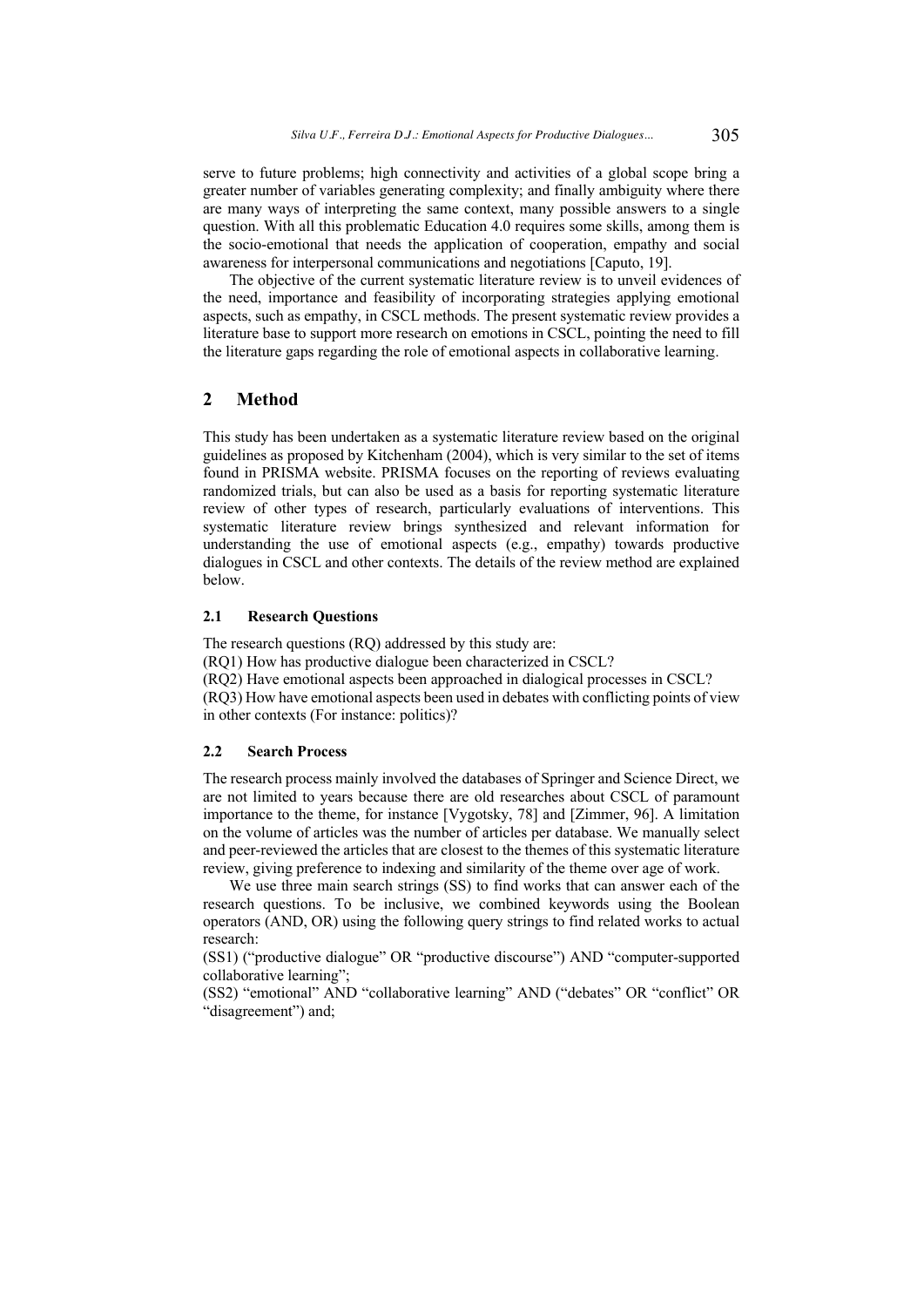(SS3) "conflict resolution" AND ("emotions" OR "feelings") AND "debates".

#### **2.3 First Selection Process**

Considering that the databases returned a lot of trash with the use of the search strings, even before reading all the papers, some specific rules were used by researchers in the first selection process, including the exclusion of works with different topics. Several articles expatiated on data communication and computer networks. Articles from journals that do not belong to the themes of the research questions were also excluded.

#### **2.4 Inclusion and Exclusion Criteria**

Since it is impracticable to incorporate all studies, after the selection process, two inclusion criteria were considered, the papers should be written in English and answer at least one of the research questions. Duplicate reports from the same study and other literature reviews were excluded. After the inclusion and exclusion criteria, the articles underwent quality assessment.

## **2.5 Quality Assessment**

For the works that were accepted for this research, those that met the inclusion criteria, four quality assessment  $(QA)$  questions were used:

(QA1) Does it apply emotional aspects (e.g., empathy, sensing of belonging) in dialogical processes?

(QA2) Is the study empirical?

(QA3) Is the article cited by other studies?

This step is useful to categorize the most important articles for this systematic literature review. The scoring procedure was Y (yes) = 1, P (partially) =  $0.5$ , N (no) =  $0$ .

#### **2.6 Data Extraction**

In order to know which research question was answered by each of the selected articles and aid in possible recurring queries, the following form was created to be answered by using the information in al the works individually:

- 1. What is the contribution of the work?
- 2. What emotional aspects are addressed in the dialogue?
- 3. What strategies are used for conflict resolution?
- 4. The study has any evidence? Which one?
- 5. Has a path to productive dialogue?
- 6. Is it related to CSCL?
- 7. Is there any method of measuring discourse quality?

#### **2.7 Data Analysis**

There were 307 records identified records through Springer and Science Direct, and 176 additional records through other sources. Over 20 duplicated records were removed. 269 were excluded with the exclusion criteria, 314 were accepted because inclusion criteria (see *Figure 1*). 244 full-text articles were excluded, with different reasons, for instance duplicate reports from the same study. All other 70 studies were included in qualitative synthesis. More precisely, eight articles on Code Scheme, 28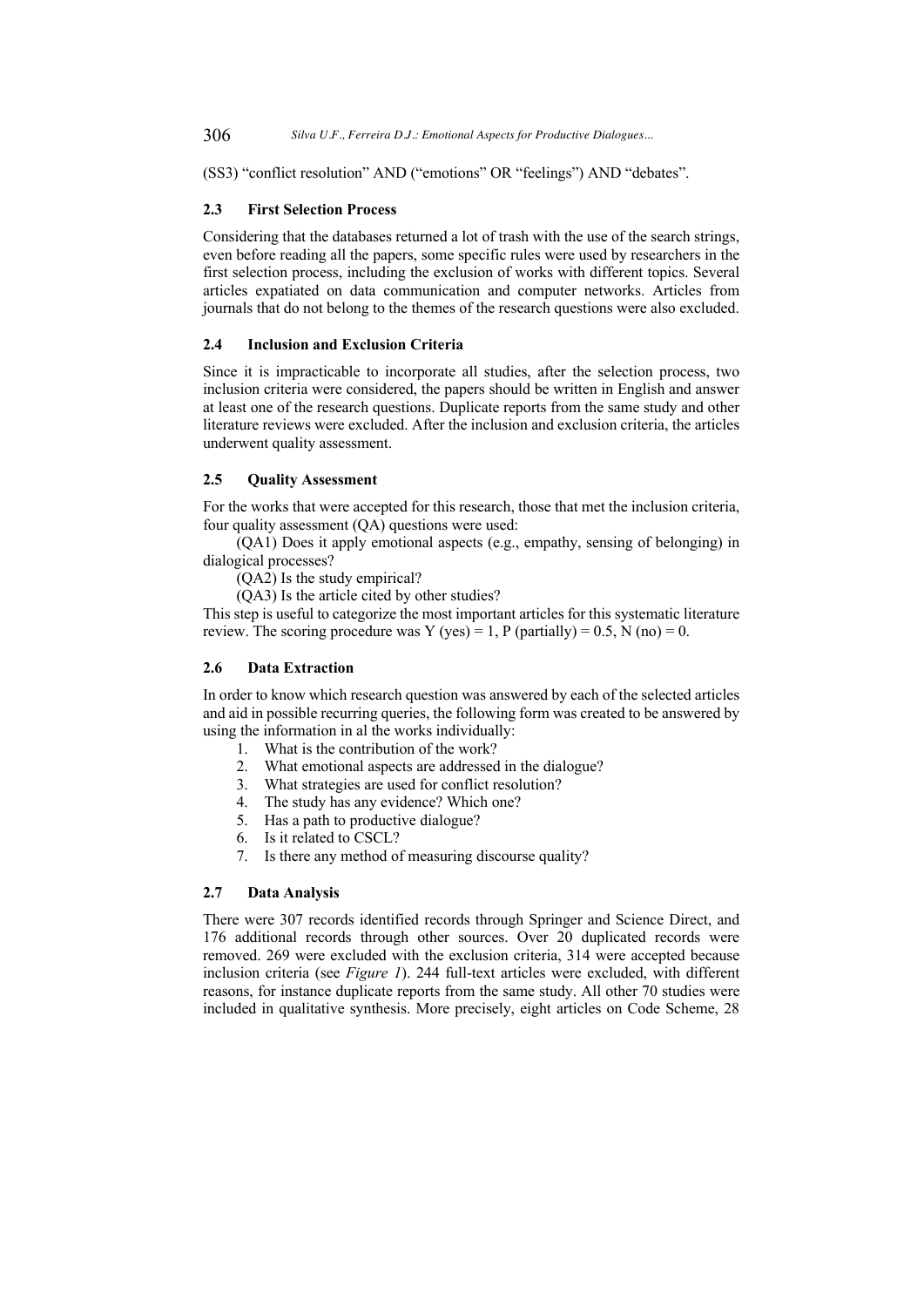articles on exploratory talk, seven articles on Academically Productive Talk (APT), five on controversial talk, nine on desirable feelings in CSCL, two on emotional aspects in CSCL, four on Discourse Quality Index (DQI) and finally seven on Nonviolent Communication (NVC). The *Figure 1* presents the articles accepted per year in the first step.



*Figure 1: Articles per year after inclusion and exclusion criteria*

## **2.8 Deviations from Protocol**

It was necessary to look in other sources for authors cited in the selected works, some of the works of these authors were not in the original databases of the protocol. Also, after discovering the answers to research questions 2 and 3, about emotional aspects, it was necessary to search for works related to themes of these answers, for example, the word empathy was added to a new search string.

# **3 Results**

## **3.1 Productive dialogue in CSCL**

Regarding the productive dialogue in CSCL questioned in (RQ1), the literature indicates code schemes for dialogue analysis and talk alternatives to induce productive dialogue.

## **3.1.1 Code schemes for analysing the quality of the dialogue**

There are several code schemes in the literature to analyse students' discourse. Usually, the dialogue must evolve between phases or stages, beginning with a phase of identification of a problem or challenge, followed by disagreement between the students, who must argue and counter-argue refining the knowledge until they reach a consensus and deliberate a proposal or solution. For instance, [Daniels, 96] created a collaborative learning framework consisting of 9-stages of collaborative learning's iterative process: 1. Introduction to collaborative learning process; 2. Identify situation (problem); 3. Share situation perceptions; 4. Dialogue about interests and concerns; 5. Develop transformative models; 6. Compare models with collective reality; 7.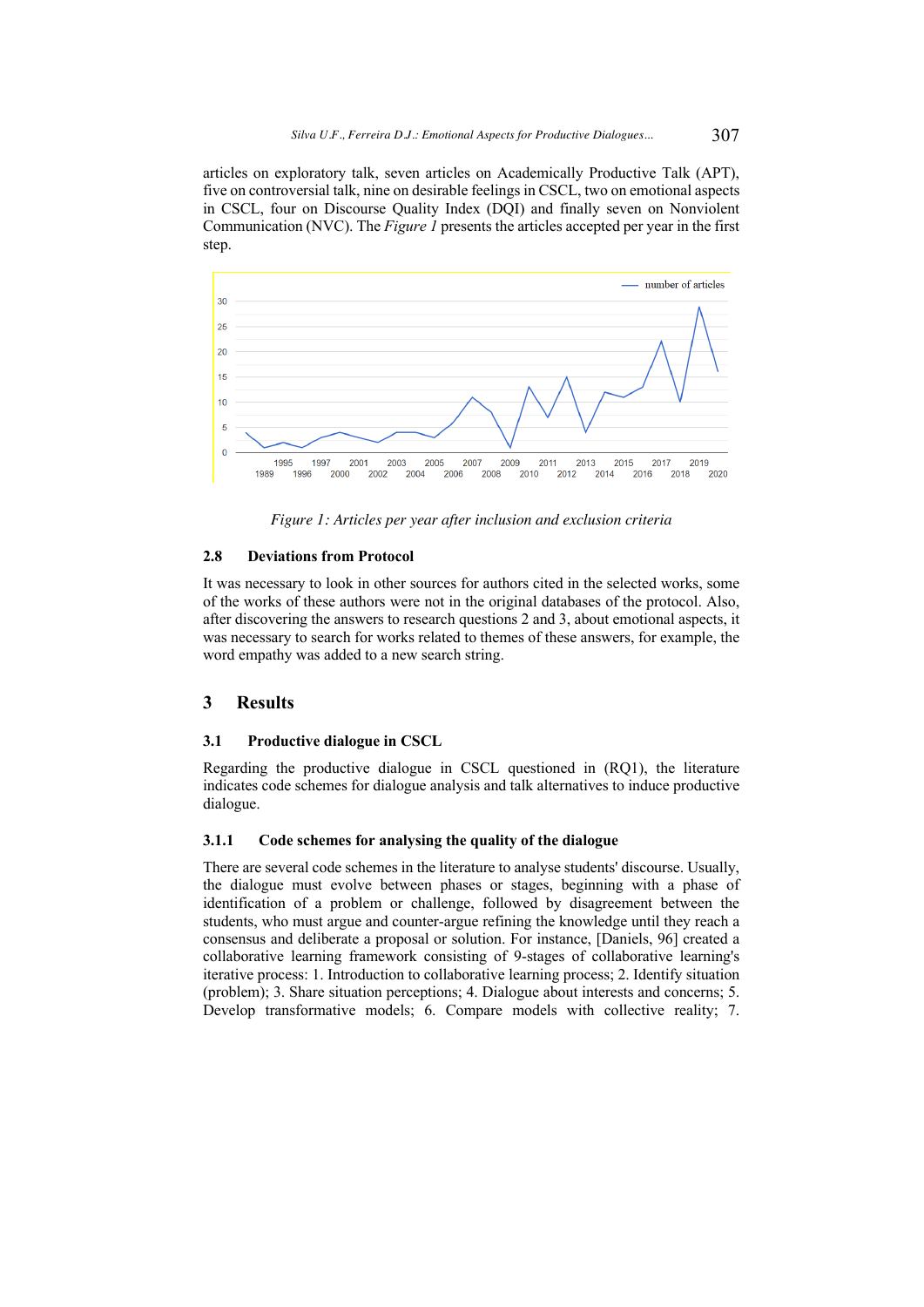Collaborative argument about; 8. Implementation and; 9. Taking stock [Daniels, 96]. Gunawardena's model assumes five phases to analyse the interaction for examine the social construction of Knowledge. Briefly, in phase 1, students state their opinions; in phase 2, there is an exploration of disagreement or inconsistency between ideas due to different experiences of participants, literature, collected formed data, relevant analogies and so on; phase  $\overline{3}$  are like negotiations and clarifications, in this phase areas of agreement are identified; in phase 4, tests against experimental and formal data are carried out; finally, phase 5 is the phase in which there is a change in thinking resulting from interaction with others. However, the authors themselves point out possible problems, such as the lack of conflicts between ideas, making the discussion may never leave phase 1. It may also happen that the conflict occurs, but has not reached the resolution stage. In addition, operations at different stages can occur at the same time [Gunawardena, 97]. Newman uses the model of [Garrison, 92] as a 5-stage/skill process to measure critical thinking in speeches during group learning, they perform comparisons between learning in face-to-face and computer conference seminars. The stages are: 1. Problem identification; 2. Problem definition; 3. Problem exploration; 4. Problem evaluation/applicability and; 5. Problem integration. The skills are: 1. Elementary clarification; 2. In-depth clarification; 3. Inference; 4. Judgment and; 5. Strategy formation. The authors developed their own set of paired indicators to measure the critical and uncritical thinking [Newman, 95].

The stages or phases are used to section the discourse selected for analysis and to encourage students to advance their ideas. However, some dimensions can be considered. The works are not very different from each other, basically considering the social and cognitive dimensions. For this systematic review of the literature, to show the dimensions taken into account in collaborative learning, we selected eight code schemes, the best evaluated in the quality assessment in Method section. The dimensions that each literature addresses are presented in the *Table 1*; it is possible to conclude that even over the years the models do not include the emotional dimension.

| <b>Authors</b>    | <b>Dimensions</b>                      |  |
|-------------------|----------------------------------------|--|
| [Newman, 95]      | 1. Participative                       |  |
|                   | 2. Social                              |  |
|                   | 3. Interactive                         |  |
|                   | 4. Cognitive                           |  |
|                   | 5. Metacognitive                       |  |
| [Daniels, 96]     | 1. Learning                            |  |
|                   | 2. Social cognition                    |  |
| [Gunawardena, 97] | 1. Construction of knowledge           |  |
|                   | 2. Social interaction                  |  |
| [Janssen, 07]     | 1. Performance of task-related         |  |
|                   | activities                             |  |
|                   | 2. Regulation and coordination of task |  |
|                   | related activities                     |  |
| [Ioannou, 11]     | 1. Learning                            |  |
|                   | 2. Social interaction                  |  |
| [Hämäläinen, 13]  | 1. Knowledge                           |  |
|                   | 2. Interaction                         |  |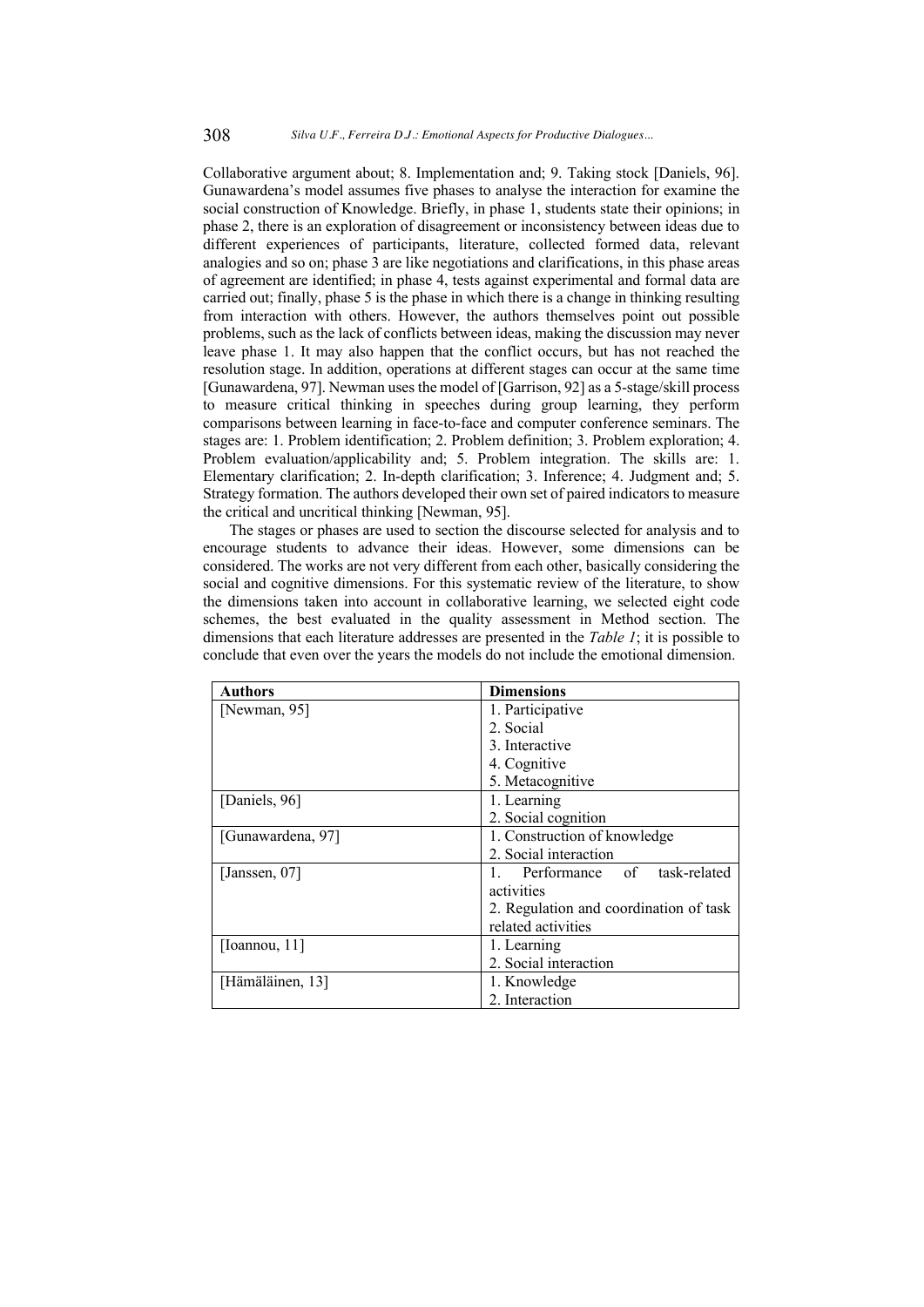| <b>Authors</b> | <b>Dimensions</b> |
|----------------|-------------------|
| [Biasutti, 17] | 1. Cognitive      |
|                | 2. Social         |
| [Chen, $19$ ]  | 1. Cognitive      |
|                | 2. Social         |
|                | 3. Integrated     |

Most works encompass dimensions divided into categories and sub-categories or indicators, so that they can be scored in the dialogues to measure the quality of the discourse (see *Figure 2*). Jeroen Janssen distinguished five main categories of communicative functions: argumentative, responsive, informative, elicitative, and imperative. Each category consists of several sub-categories, 19 in total. Of these, confirmations, acknowledgements, and positive evaluations are considered indications of agreement, while denials verification questions, negative evaluations, and counterarguments are considered indications of discussion or debate. The coding scheme consists of four different dimensions, each dimension contains two or more coding categories, others additional categories that did not belong to any of the four dimensions are included [Janssen, 07].



*Figure 2: Code scheme categories*

## **3.1.2 Strategies inducing productive dialogue**

There are some strategies for the productive employment of dialogue in the literature. There are different types of talks that approach socio-cognitive models to boost knowledge construction during dialogue in collaborative learning. The *Table 2* summarizes the strategies found in the literature to make dialogue more productive, it also shows the number of articles accepted for each of the strategies, after the inclusion and exclusion criteria and the quality assessment. Some of these articles approach more than one strategy among the four selected.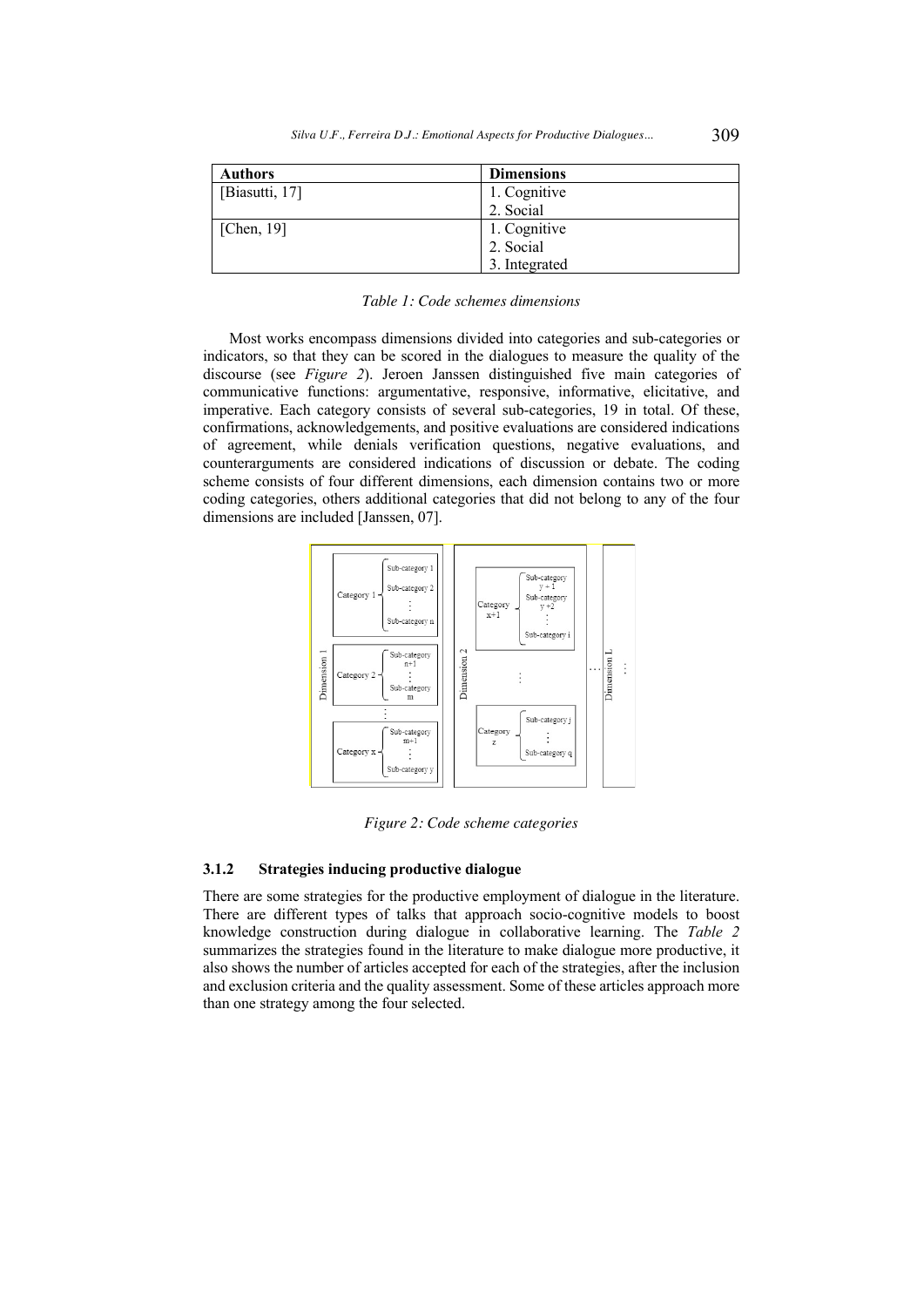| <b>Number of Articles</b> | <b>Strategy</b>                  |  |
|---------------------------|----------------------------------|--|
|                           | Exploratory talk                 |  |
|                           | Academically productive talk     |  |
|                           | Controversial discussions/issues |  |

#### *Table 2: Dialogue strategies in collaborative learning*

Mercer highlights three types of talking and its adjacent thinking: disputational talk, cumulative talk, and exploratory talk. In disputational talk are few attempts to pool resources, or to offer constructive criticism of suggestions, and is characterized by disagreement, individualized decision making, and for having short exchanges consisting of assertions and counter-assertions. In cumulative talk speakers build positively but uncritically on what the other has said, they only construct a "common knowledge" by accumulation. When partners engage critically but constructively with each idea, they are using exploratory talk. These may be challenged, but this is justified by the knowledge that is made more reasoning. Progress then rises from the eventual collective agreement arrived. Disputational talk means talk dominated by assertions and counter-assertions, with few of the repetitions and elaborations which characterize cumulative talk. Exploratory talk, in contrast, means talk which combines challenges and requests for clarification with responses that provide explanations and justifications [Mercer, 96].

Barnes argues that when young people are exchanging ideas as they speak, their change is likely to be hesitant, broken and full of dead ends, although exploratory talk provides an essential means of working on learning, students are expected to use it only if they feel comfortable, and confident that they will not be aggressively opposed or ridiculed. Conflict of ideas is healthy for learning, but relationship conflict is not [Curşeu, 12] [Barnes, 93].

Academically productive talk (APT) is a method used in collaborative learning; APT facilitation moves aim to increase the amount of transactivity by dynamically reacting to student discussions, prompting them to build on each other reasoning. Moreover, the APT refers both to learners' social positioning to each other and their conceptual positioning to knowledge. Productive talk can be structured from a facilitator who promotes some moves to encourage students, like revoicing, asking students to restate someone else's reasoning, asking students to apply their own reasoning to someone else's, prompting students for participation and asking students to explicate their reasoning. The characterization of APT involves exploratory talk, because encouraging an awareness and use of this alternative talk help learners develop intellectual habits that will serve them in different situations [Mercer, 99].

Another important concept used in collaborative learning is socio-cognitive conflicts that can be named as academic controversy [Santicola, 15], controversy awareness [Heimbuch, 17], or controversial discussions [Buder, 08]. Conflicts emerge when a student's cognitive knowledge contradict either another perspective base and as a consequence leads to reorganization and restructuring of cognitive processes, if consensus building is requested or required. This kind of conflict promotes opportunities of taking another perspective to discussants while contributing to meaningful discussions can foster elaboration process and trigger situational epistemic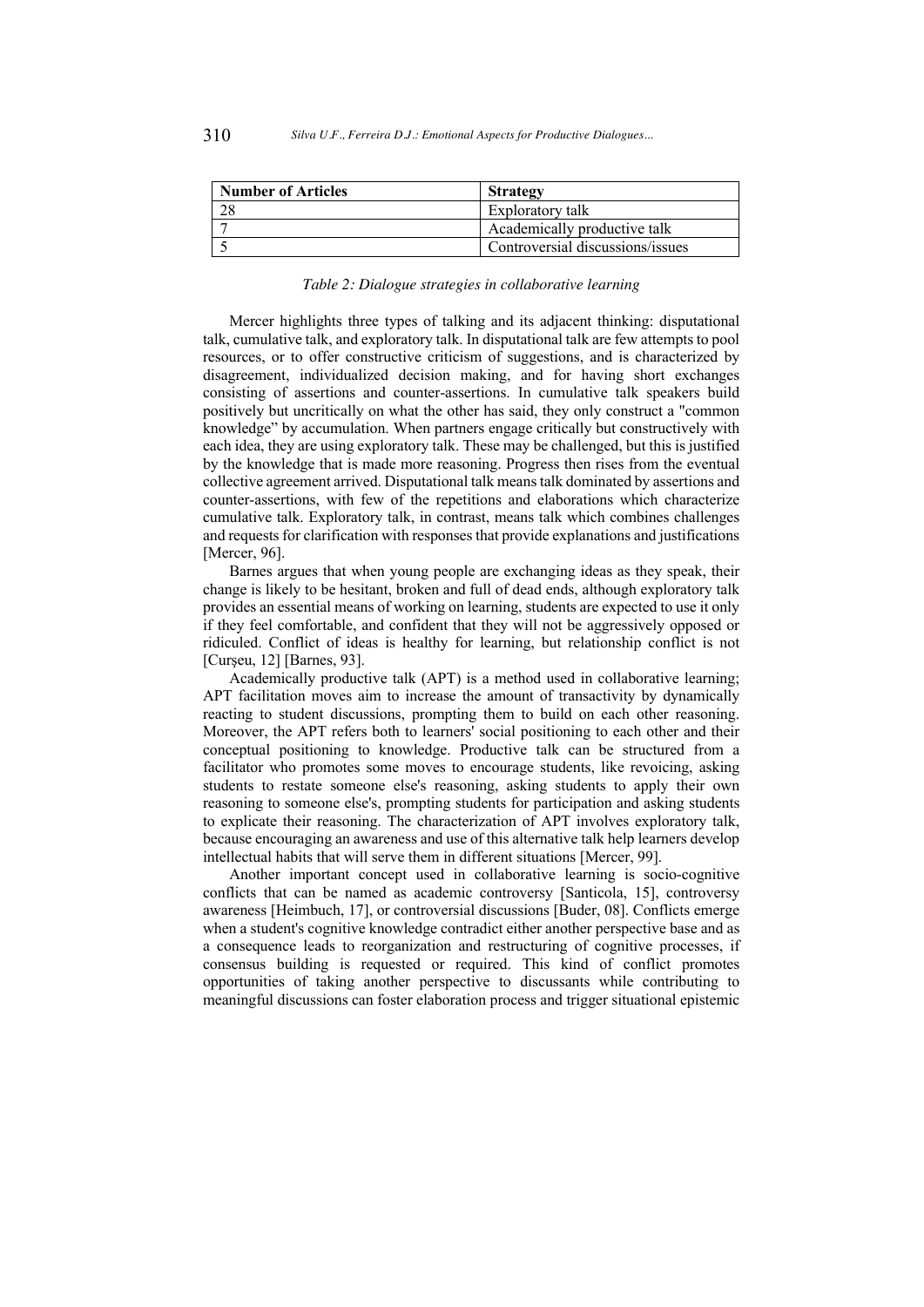curiosity. Implementation of controversy awareness representations help students to focus on selecting meaningful discussion threads, students can benefit increasing their learning when being aware of occurring controversies [Heimbuch, 17]. These grounded classroom discussion practices equip all students to participate in academically productive talk.

## **3.2 Emotional aspects in CSCL**

Emotions are seen as the objects of appeals which function as adjuvants to argumentation, speakers appeal to listener emotions to enhance the cogency of an argument [Herman, 19]. Emotions also create some of the requirements for engagement and motivation, they are part of the social interaction and cognitive performance of the participants in CSCL, which means that one needs to study how emotions contribute to and are co-constituted [Ludvigsen, 16]. Unfortunately, the emotional aspects are scarcely approached in CSCL. Sections 3.2.1 and 3.2.2 respond to (RQ2).

## **3.2.1 Desirable feelings in CSCL**

There are several desirable feelings for the productivity of collaborative learning, but there are few strategies in the literature to achieve or develop these feelings in students. CSCL may exhibit problems with communication, problems with technology, lack of synchronous meetings, lack of familiarity between students, motivation, emotions, feelings, dependence, need to meet face to face and strangeness [Robinson, 13]. The sum of the student's experiences in the environments is responsible for the construction of the student's sense of belonging [Ratcliffe, 12]. Sense of belonging to a group and connectedness with members affects students' motivation to and engagement in collaboration [Kwon, 14]. By engaging emotion regulation, groups can actively improve their motivation and direct the group's emotional atmosphere to overcome the challenges [Järvenoja, 17]. Another important feeling in CSCL is the confidence of students and teachers. Students' perception of their level of confidence in PC skills in CSCL is related to improving collaborative skills [Iinuma, 16]. Sufficient confidence or awareness, in short, could increase the teacher's ability to regulate and scaffold student learning adequately and to regulate activities during collaboration [van Leeuwen, 15]. Their confidence in developing activities (performance) generates satisfaction and well-being [Sundararajan, 09]. For this systematic literature review, we categorize some desirable feelings to increase group learning and coexistence of students in CSCL, see *Table 3*.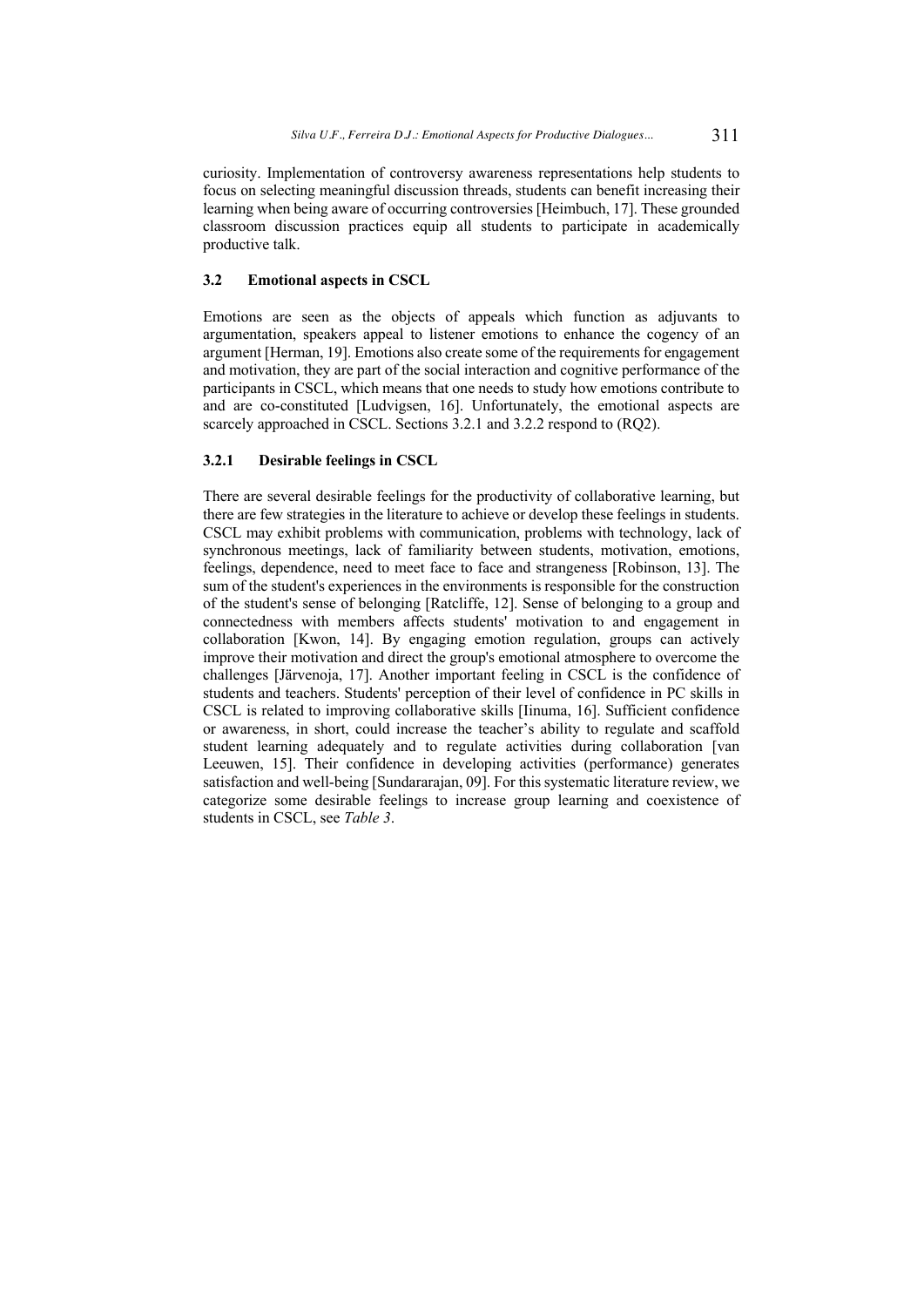| <b>Feelings</b>           | <b>Authors</b>         |  |
|---------------------------|------------------------|--|
| Confidence                | [Iinuma, $16$ ]        |  |
|                           | [van Leeuwen, 15]      |  |
|                           | [Sundararajan, 09]     |  |
| Sense of belonging        | [Chavez, $12$ ]        |  |
|                           | [Hernández-Sellés, 19] |  |
|                           | [Reis, 18]             |  |
| Motivation and engagement | [Robinson, 13]         |  |
|                           | [Kwon, $14$ ]          |  |
|                           | [Järvenoja, 17].       |  |

*Table 3: Desirable feelings in CSCL*

## **3.2.2 The employment of empathy in collaborative learning**

Empathy is much more than kindness and sensitivity, but an ability that can be learned, and whoever develops it has the ability to listen and understand the other in order to choose better actions [Krznaric, 14]. Empathy contains two dimensions, cognitive empathy, and affective empathy [Eisenberg, 87]. Cognitive empathy reflects the ability to adopt another's perspective and identify their emotions, while affective empathy is described as more immediate and unintentional, the feeling of sharing the other's feelings. Cognitive empathy can be developed with age as a more intentional and controlled component [Topcu, 12]. Empathy is intrinsically related to ethics, while subjects in inter-subjective relationships are driven to understand the experiences of the other, considering it as their own experience, which leads the subject to adopt ethical perspectives with respect to otherness [Stein, 12].

Two important aspects for learning empathy are perspective-taking and perspective-giving. Perspective-taking activities commonly ask participants to 'step in the shoes' of a representative member of a distinct group to influence empathy for that out-group. Perspective-giving proposes that members of non-dominant groups may benefit from exercising their voices, from providing a chance for members of the disempowered group to speak to an individual from the dominant group, and (critically) feel 'heard' is an effective way to address their needs [Bruneau, 12].

Empathy training includes developing self and other awareness and practical communication skills such as careful listening and responding [Wright, 08], which is very important for students' behaviour. A severe problem that occurs with students is bullying, which can damage self-perceptions (e.g., self-esteem, self-concept, selfconfidence and, self-efficacy) [Durlak, 11]. Empathy is considered a common protective factor against traditional and cyberbullying [Graf, 19], [Fredrick, 20]. Some works have argued that bullies, whose cognitive empathy level is high, will be good at hurting their victims because they know what hurts more. Nevertheless, affective empathy balances the possible adverse effects of cognitive empathy [Dautenhahn, 03]. Males tender to bully others more than females do, because males were seen to be less empathetic than females [Topcu, 12].

Bad experiences can cause changes in the perceived space. Things no longer have their usual practical meaning and therefore seem distant, disconnected, the feeling of being part of the world is eroded; the person disconnects [Ratcliffe, 12]. Judgment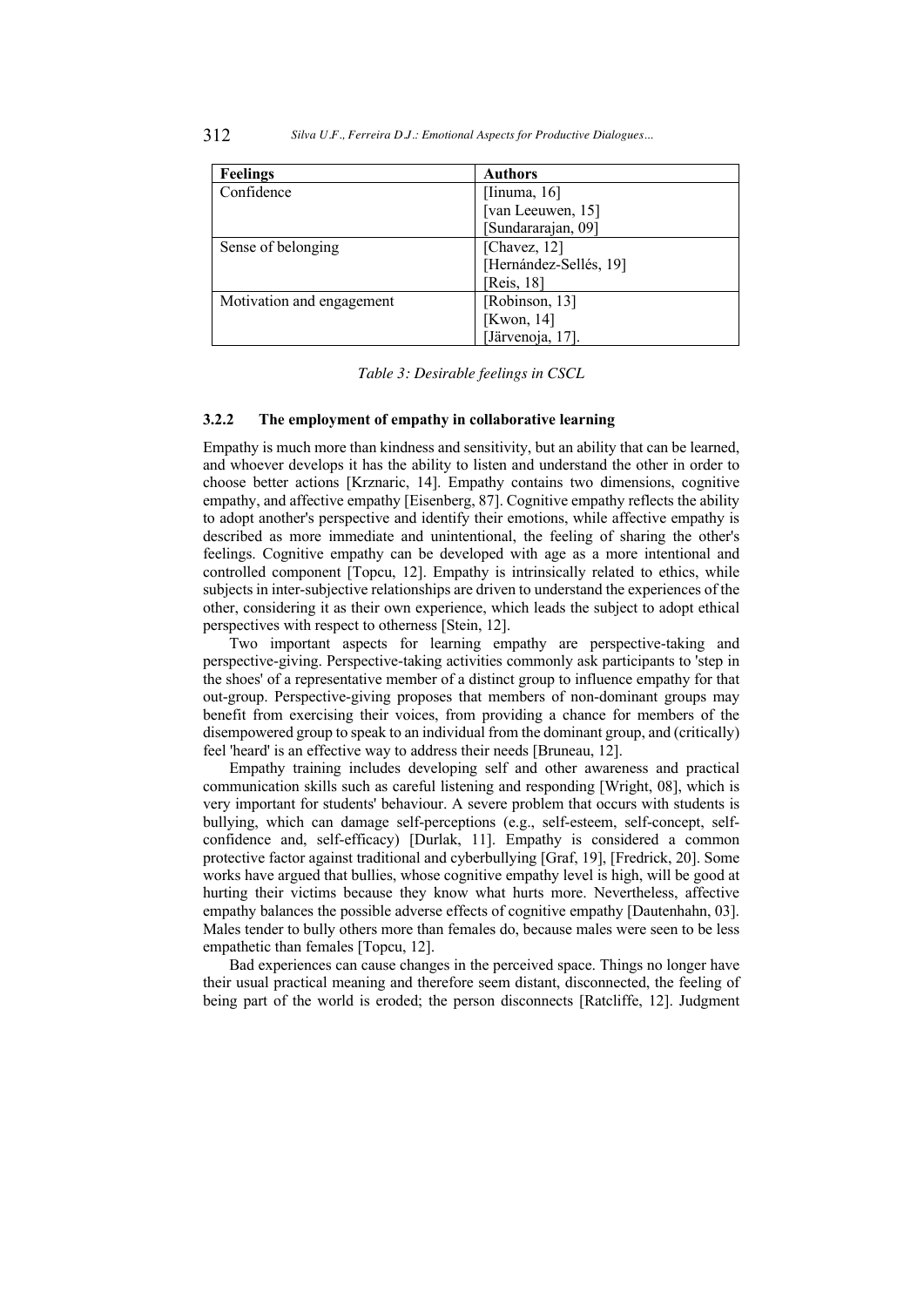involves much more than pure reason, empathy as self-regulation involves cognitive, motivational, affective and behavioural components that enable individuals to adjust their actions and/or their goals in order to achieve desired results in changing environmental circumstances [Hughes, 18]. In collaborative positive psychology, the principle of freedom is based on defending each member as a leader among co-leaders implying collective empowerment, equality, and shared normative social justice. Solidarity at the group level implies empathy, perspective and collaborative problem solving to solve shared problems [Hogan, 20].

Despite all the benefits of developing empathy in collaborative learning, it is still little explored today, with empathy occasionally cited but very little worked on in collaborative learning.

Zimmer argues that in CSCL-at-a-distance, the competitive opposition or withdrawal is worse than in-person classes. These bad behaviours rather than collaborating, can cause students to abandon their course. To encourage creative cooperation online, Zimmer developed a set of protocols called empathy templates and a collaborative-learning cycle consisting of three factors identified as the core behaviours behind successful communication, which results, for all participants, in a sense of togetherness in shared understanding. These factors are open disclosure, warm affirmation and empathic comprehension [Zimmer, 13] [Zimmer, 96]. The use of Zimmer's empathy templates was not very good, so they were soon dropped at the UKOU when they were discharged at UKOU when they were tested.

#### **3.3 Emotional aspects in other conflicting dialogical contexts**

For this section, we selected articles with studies about DQI (Discourse Quality Index) of deliberative democracy and the NVC (Non-Violent Communication) technique to avoid conflicts in many contexts, responding to (RQ3).

#### **3.3.1 Deliberative discourse**

The political tension on the skill of speaking increases inequalities while listening is a fundamentally more equal process that requires and encourages empathy and understanding between interlocutors [Dobson, 12]. Deliberative democracy or discursive democracy, created by the German Jürgen Habermas, constitutes itself as a model or process of democratic political deliberation characterized by a set of theoretical-normative assumptions that incorporate the participation of civil society in the regulation of collective life [Habermas, 94]. Various minorities can still be persecuted while equal rights are proclaimed for all. Empathy can turn people into better democrats, in order to remodel citizens to become attentive to others and more fully realized. In other situations, where minimal traces of intersubjectivity are already present, empathy could help build and strengthen predispositions to community, mutual understanding, agreement and lead to better dialogue [Morrell, 10].

Discourse Quality Index (DQI) is an established content analytical measure created by Steiner et al. (2005) for getting the quality of deliberative processes. The quality of citizen deliberation is evaluated by the degree to which citizen deliberation fulfils a number of vital characteristics ascribed by deliberative theory and whether deliberative behaviour is equally distributed among the participants. The DQI has some indicators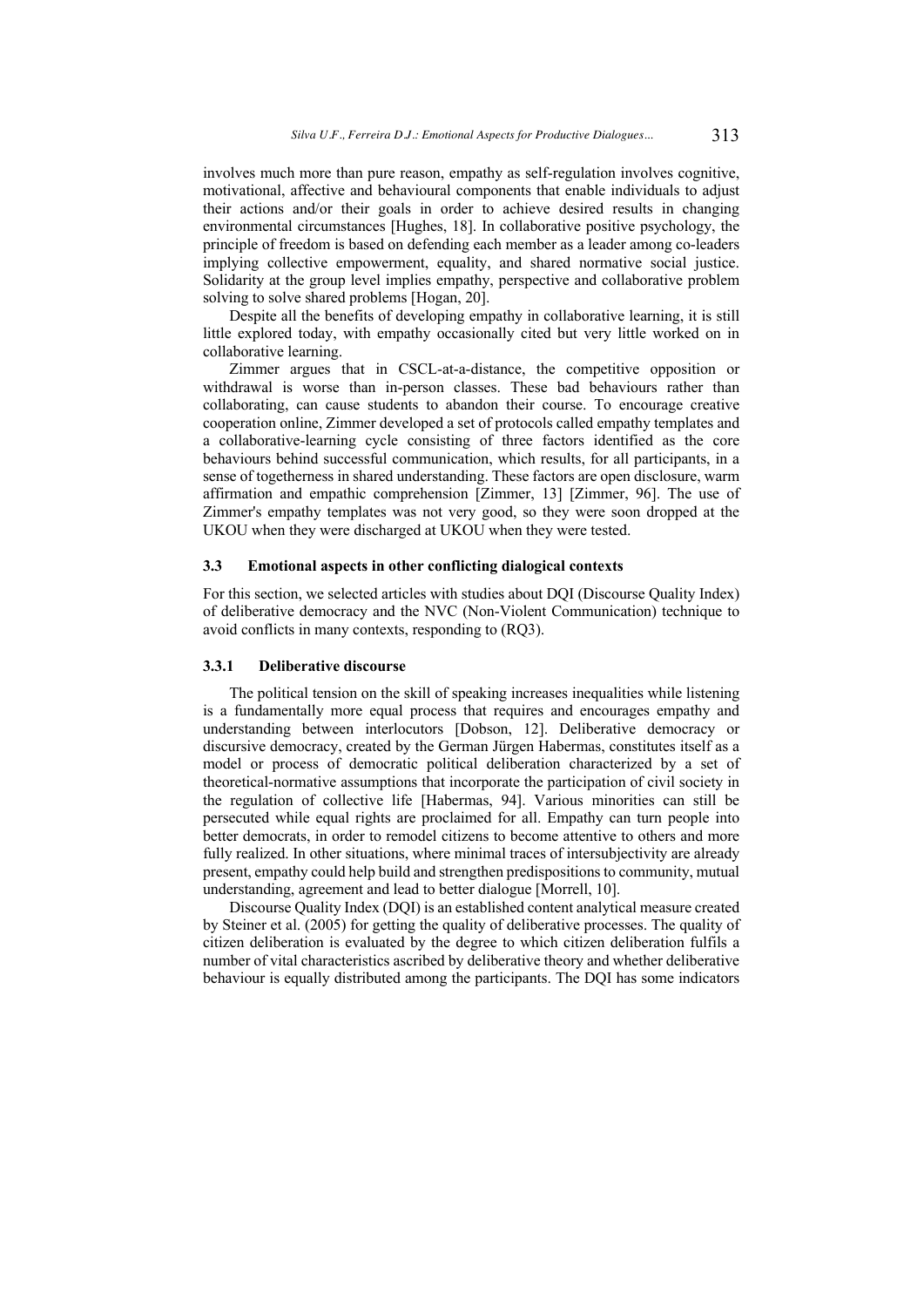to be measured, they are participation, level of justification, content of justification, respect, and constructive politics [Steiner, 05].

For a better understanding of DQI, we selected four works that were based on the original indicators and adapted according to the needs of each work, [Ugarriza, 16] [Jennstål, 19] [Steenbergen, 03] [Himmelroos, 17].

Philosophical work on deliberative discourse implements the Accountable Talk, it emphasizes the importance to support and promote equity and access to academic learning, widely used. The idea is challenge premises, rather than directly attacking conclusions to build collaborative knowledge. Accountable Talk comprising three criteria: building contributions in response to the contributions of others; speeches that emphasize logical connections and drawing reasonable conclusions; speeches explicitly based on facts, written texts or other public information [Michaels, 08].

## **3.3.2 Nonviolent Communication**

Nonviolent communication (NVC) is a method developed by American social psychologist Marshall Rosenberg and his team for peaceful conflict resolution. Its main means is the development of empathy, which helps even in the most difficult cases of breakups and poor communication. In 1984, Dr. Rosenberg founded, in California, the Center for Nonviolent Communication (CNVC), an international non-profit organization with influence in 30 countries. The work has been carried out with educators, health professionals, mediators, businessmen, prisoners and guards, police, military, clergy and civil servants [Rosenberg, 15].

Although Rosenberg treats compassion as part of empathy, for all his work, he stresses the importance of listening to the other, putting in the other's place. He also points out three types of communication that block empathy, that are: moralistic judgments; making comparisons and denial of responsibility.

A person trained in NVC, first observes what is happening in a given situation without making any judgment, then identifies how he feels when he observes that action. Third, the trained person recognizes what needs are linked to the identified feelings. Finally, she is able to articulate a request indicating what she wants. Therefore, part of NVC is to express the four information very clearly [Rosenberg, 04]. Hence, NVC has four components: observations; feelings; needs and; requests. Some articles were selected that indicate the effective application of nonviolent communication toward conflict resolution under different situations, including in education, see *Table 4*.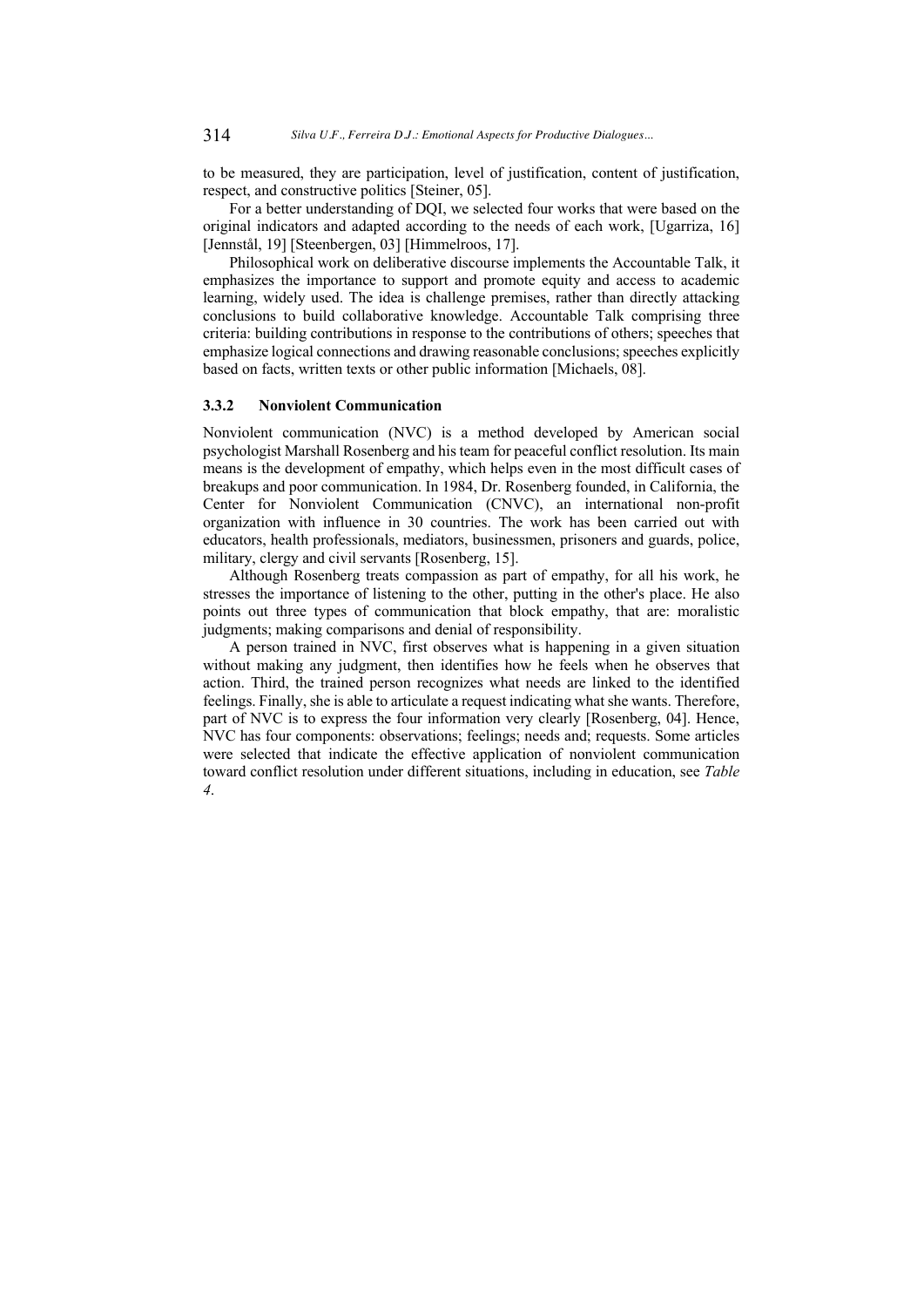| <b>Scope</b> | <b>Application</b>                                           | <b>Authors</b>   |
|--------------|--------------------------------------------------------------|------------------|
| Education    | $\overline{\text{in}}$<br>dialogue<br>Peer-to-peer<br>higher | [Fitzgerald, 19] |
|              | education                                                    |                  |
|              | Conflict behaviour of students in                            | [Džaferović, 18] |
|              | primary school                                               |                  |
| Nursing      | Foster collective leadership<br>and                          | [Museux, $16$ ]  |
|              | clarification about the roles of health                      |                  |
|              | care and social teams' services                              |                  |
|              | Relationship between the veteran                             | [Glazier, 19]    |
|              | nursing team and the training team                           |                  |
| Court        | Out of court dispute resolution and                          | [Csila, 19]      |
| lawsuits     | extrajudicial dispute resolution                             |                  |
| Latino       | supportive relationships/trainings of                        | [Nosek, $17$ ]   |
| immigrants   | Latino adults and youth                                      |                  |
| Politics     | Mediating coalition politics at the local                    | [Bradshaw, 19]   |
|              | government level in South Africa                             |                  |

*Table 4: Applications of NVC*

## **4 Discussion**

#### **4.1 The lack of emotional dimension in CSCL**

Very few studies consider the emotional dimension to be mandatory in code schemes and dialogue, yet there are plenty of articles reporting emotional problems in the classroom, which could not be resolved with only the cognitive and social dimensions. We have found few works that minimally consider emotional aspects or diminish them by placing them as a subcategory of the social dimension. In this work, we call attention to the fact that in the CSCL literature, the different talks to promote a good dialogue are focused on cognitive and interactive aspects of knowledge production, leaving the emotional aspects of interaction marginalized. Talks in CSCL are designed to foster cognitive conflict and conflict resolution, however personal conflicts can be generated during this process [Heimbuch, 17].

Some studies continue to report unsatisfactory results related to engaging students in online CSCL [de Paula, 99] [Stahl, 01] [Ioannou, 11]. From a sociocultural theory perspective, social interactions are an important strength in the learning process, as it supports thinking and knowledge construction [Wertsch, 94]. For this reason, knowledge arises from active dialogue and interaction between those who attempt to understand, before it is internalized an individual knowledge [Vygotsky, 78] [Brown, 94] [Brown, 87].

However, students are often not motivated to participate in these dialogues, probably because they are not emotionally involved or are not emotionally well in that environment.

Based on the problems pointed out in the Gunawardena's model and in the studies of Controversial Discourse, Empathy and Deliberative Discourse, we can consider that to reach exploratory speech so that students get out of Gunawardena's Model phase 2 maintaining the productivity of the interaction, the implementation of controversial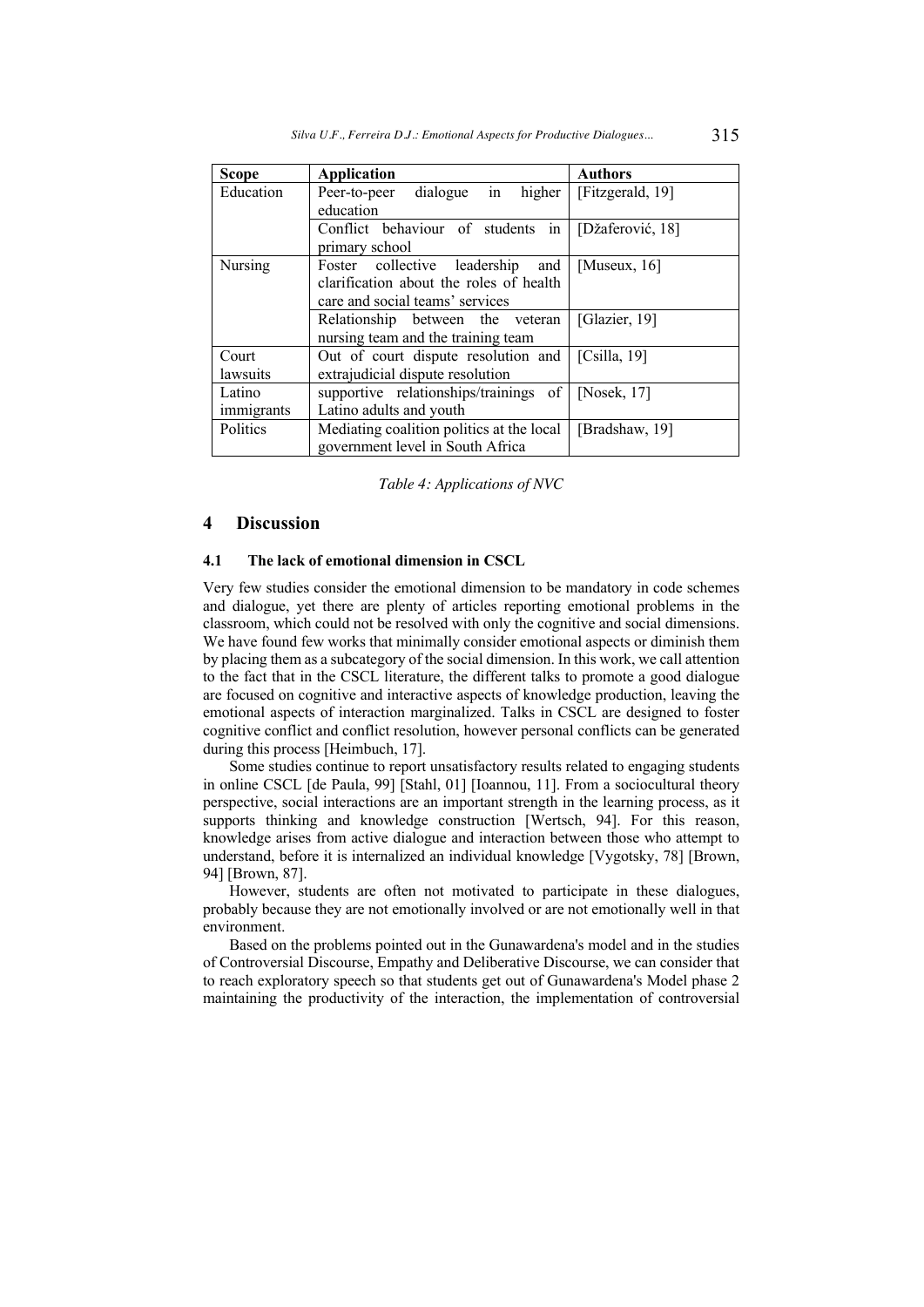discourse is recommended. However, for students to listen to each other and consider divergent opinions, it is important to establish empathy. And for students to reach Gunawardena's Mode phase 5, which is decision making, it is necessary to address emotional dimension, for instance incorporating ideas from deliberative discourse in CSCL. For that, it is necessary to have facilitators who train students in ideal communication strategies and also to induce them in the elaboration of more elaborated and grounded arguments without losing empathy and respect.

## **4.2 The importance of empathy in socialization**

The ability to empathize with people can reduce prejudice between different groups of people [Davis, 18], promote tolerance for opposing political views [Mutz, 02], and in tense situations, can ward off the potential risk of violence [Rosenberg, 15]. Precise psychological prejudices give rise to and reinforce conflict. Reducing bias and relationship conflict between and within groups is critical to promoting peace and equity [Gaesser, 20].

Empathy is an essential part of conflict resolution in the family, in the schoolyard, in the classroom and in the corporate meeting room [Krznaric, 14]. Baron-Cohen argues that women are, on average, more empathic than men, not just because of cultural forces such as the massive onslaught of toy ads stereotyped according to gender or parental behaviours and expectations, but in their conception women are good at relationships and emotions.

Nevertheless, the big question is not the degree of empathy with which humans are born, but that this degree can be elevated if taught [Baron, 04]. Empathy is invaluable to strengthening ethics in democratic citizenship. With enough training in both aspects of empathy, men can be more aware of gender differences and the position of women in society. Nonetheless, in general, women and those with lower education have a smaller influence on the deliberative process [Himmelroos, 17].

Unfortunately, moralizing judgements, comparisons and denial of responsibility are still the basis of arguments of ignorant people regarding the problems suffered by distant social classes or even for classes that are in a subordinate position. The Empathetic construction in dominant groups is very important so that they can become aware of the problem of minority groups. This rationale can be expanded for dialogical processes at any scenario, including the CSCL context. In this work, we highlight the possibility to bring productive dialogues emotional features from other disciplines to CSCL.

# **5 Conclusion**

In this systematic review we reviewed and presented a range of approaches to the issue of how to promote productive dialogue in CSCL. The exploratory and controversial statements used to promote productive dialogue and various code schemes to measure the quality of the speech in CSCL were found. Through the study of the articles selected for this review, a neglect with the emotional dimension in CSCL was noted, with the main focus of the works being the cognitive and social dimensions, however several of these works pointed out the students' lack of motivation to participate in collaborative dialogues due to negative emotional aspects with low self-esteem and low sense of belonging.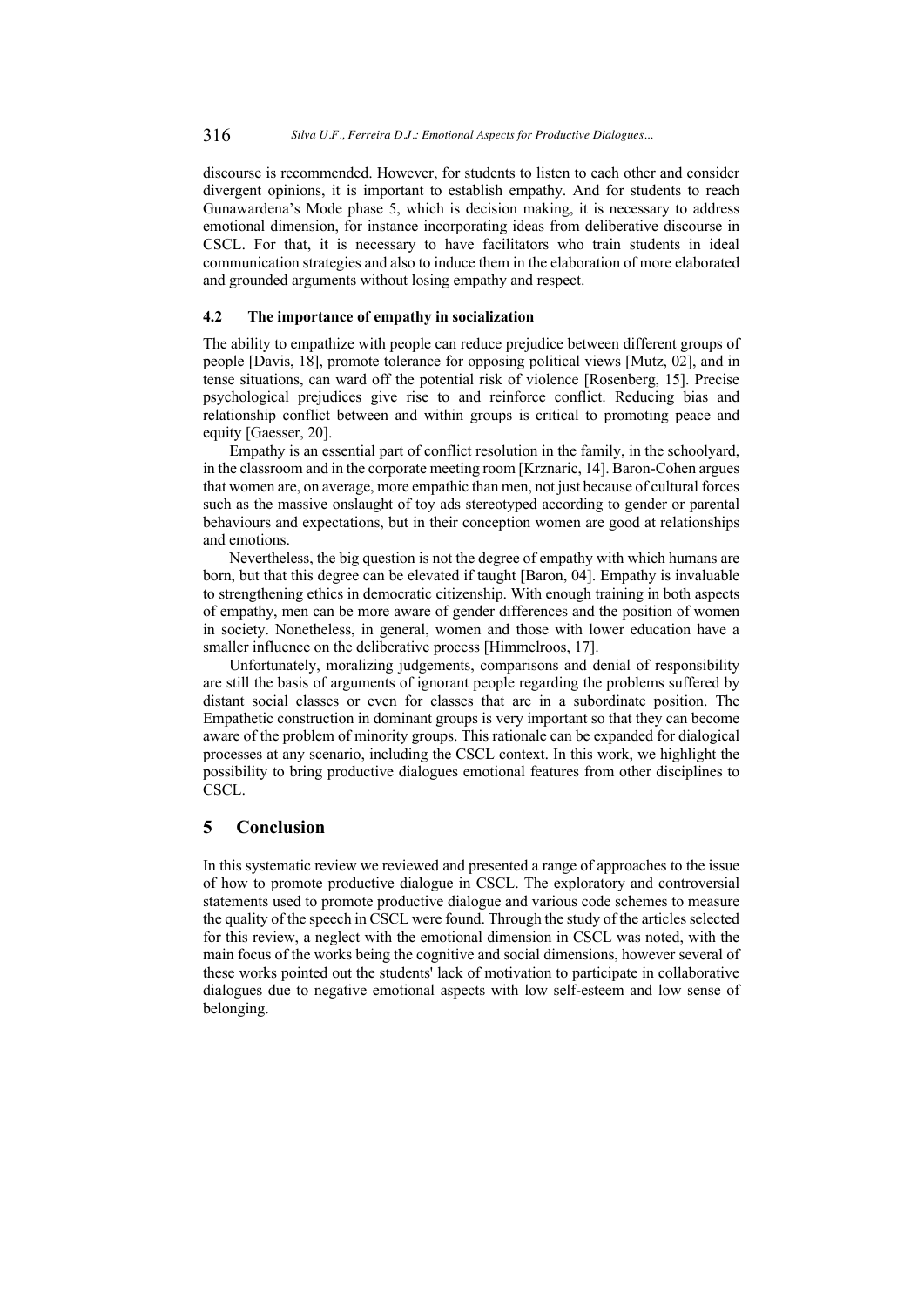Research works in other areas pointed out that in a dialogue, a person can feel more motivated to contribute and participate if he is emotionally comfortable, in an environment that feels safe and very involved with the topic under discussion. Through several works it is possible to notice the importance of empathy in debates with conflicting points of view in different contexts, because through the learning of empathy the participants start to hear and better understand the adverse positions. In order for emotional aspects to be applied in CSCL it is very important to have a facilitator, who adds a third layer to the dialogue, inducing participants into empathic and respectful practices.

In this systematic review, we point out a gap in the CSCL concerning the emotional aspect and allude to the need to create code schemes and talks with a greater emphasis on the emotional dimension, enabling more inclusive collaborative learning settings.

## **References**

[Barnes, 93] Barnes, D., edited by Pierce, K. M., Gilles, C. J.: Supporting Exploratory Talk for Learning. Cycles of Meaning: Exploring the Potential of Talk in Learning Communities, Portsmouth, NH, Heinemann, 17-34, 1993.

[Baron, 04] Baron-Cohen, S., Wheelwright, S.: The Empathy Quotient: An Investigation of Adults with Asperger Syndrome or High Functioning Autism, and Normal Sex Differences. Journal of Autism and Developmental Disorders, 34(2), 163-175, 2004.

[Beauvais, 16] Beauvais, E., Yaylaci, Ş.: The Role of Conversational Dynamics and Facilitators in Promoting Empathy in Small-group Deliberation. 2016 Canadian Political Science Association, Canada, 2016.

[Biasutti, 17] Biasutti, M.: A Coding Scheme to Analyse the Online Asynchronous Discussion Forums of University Students. Technology, Pedagogy and Education, 26(5), 601-615, 2017.

[Bradshaw, 19] Bradshaw, G., Breakfast, N.: Mediating Coalition Politics at the Local Government Level in South Africa, 2016-2019. Journal of Gender, Information and Development in Africa (JGIDA), 8(Special Issue 2), 113-129, 2019.

[Brown, 94] Brown, A. L., Campione, J. C., edited by McGilly, K.: Guided Discovery in a Community of Learners. Classroom Lessons: Integrating Cognitive Theory and Classroom Practice. The MIT Press, 229-270, 1994.

[Brown, 87] Brown, A. L., Palincsar, A. S., edited by Day, J. D., Borkowski, J. G.: Reciprocal Teaching of Comprehension Strategies: A Natural History of One Program for Enhancing Learning. Intelligence and Exceptionality: New Directions for Theory, Assessment, and Instructional Practices. Ablex Publishing, 81-132, 1987.

[Bruneau, 12] Bruneau, E. G., Saxe, R.: The Power of Being Heard: The Benefits of 'Perspective-Giving' in the Context of Intergroup Conflict. Journal of Experimental Social Psychology, 48(4), 855-866, 2012.

[Buder, 08] Buder, J., Bodemer, D.: Supporting Controversial CSCL Discussions with Augmented Group Awareness Tools. International Journal of Computer-Supported Collaborative Learning, 3(2), 123-139, 2008.

[Caputo, 19] Caputo, F., Papa, A., Cillo, V., Del Giudice, M.: Technology Readiness for Education 4.0: Barriers and Opportunities in the Digital World. In Opening Up Education for Inclusivity Across Digital Economies and Societies, IGI Global, 277-296, 2019.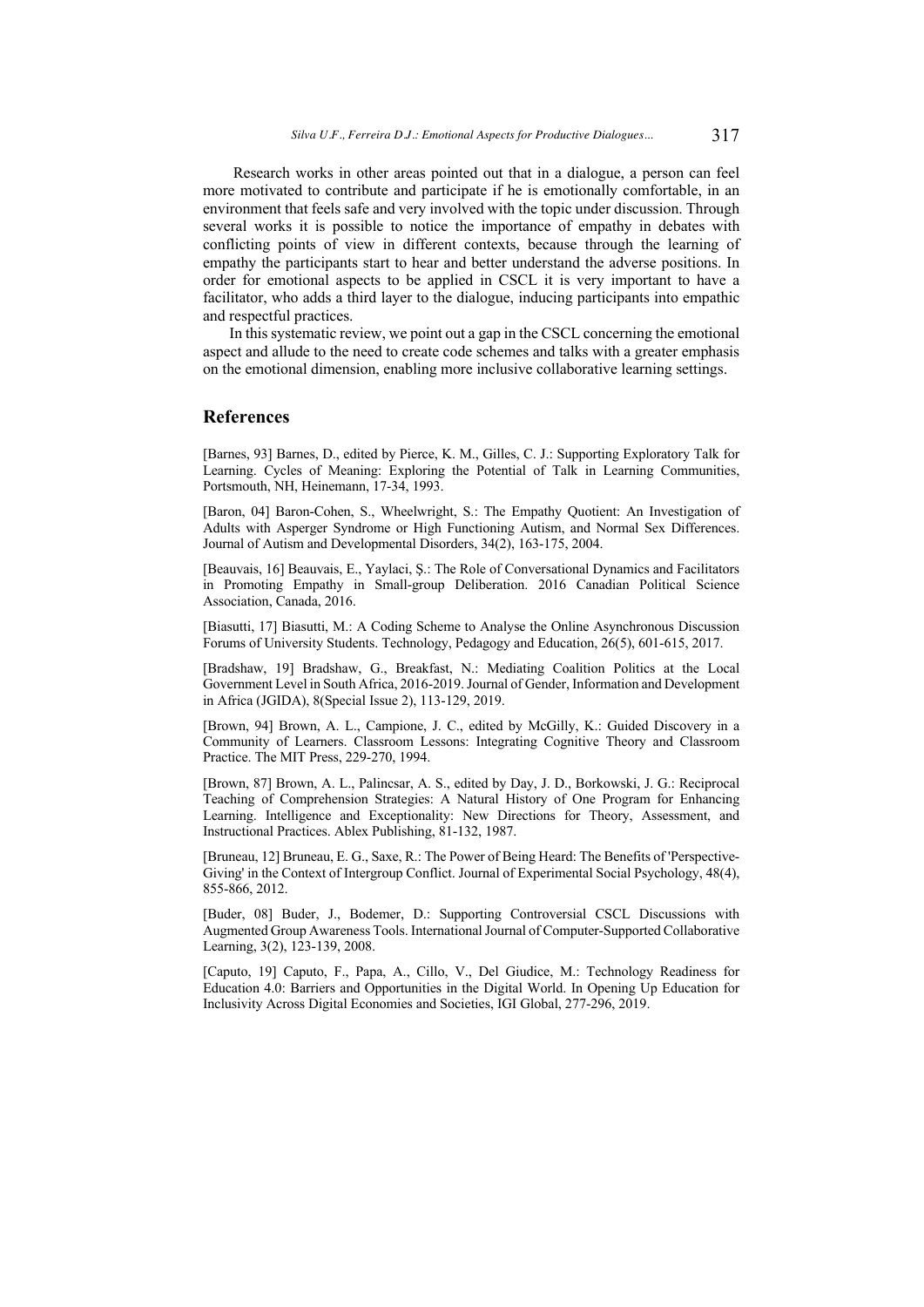[Chavez, 12] Chavez, J., Romero, M.: Group Awareness, Learning, and Participation in Computer Supported Collaborative Learning (CSCL). Procedia-Social and Behavioral Sciences, 6, 3068-3073, 2012.

[Chen, 19] Chen, Y., Andrews, C. D., Hmelo-Silver, C. E., D'Angelo, C.: Coding Schemes as Lenses on Collaborative Learning. Information and Learning Sciences, 2019.

[Csilla, 19] Csilla, K.-M.: Conflict Management-Resolution Based on Trust? Zilinska univerzita v Ziline, Fakulta prevádzky a ekonomiky dopravy a spojov, Katedra ekonomiky, 13(1), 72-82, 2019.

[Curşeu, 12] Curşeu, P. L., Janssen, S. E., Raab, J.: Connecting the Dots: Social Network Structure, Conflict, and Group Cognitive Complexity. Higher Education, 63(5), 621-629, 2012.

[Daniels, 96] Daniels, S. E., Walker, G. B.: Collaborative Learning: Improving Public Deliberation in Ecosystem-Based Management. Environmental Impact Assessment Review, 16(2), 71-102, 1996.

[Dautenhahn, 03] Dautenhahn, K., Woods, S.: Possible Connections Between Bullying Behaviour, Empathy and Imitation. In Procs 2nd Int Symp on Imitation in Animals and Artifacts, University of Hertfordshire UH, 2003.

[Davis, 18] Davis, M. H.: Empathy: A Social Psychological Approach. Routledge, 2018.

[de Paula, 99] de Paula, R. A.: Computer Support for Collaborative Learning: Understanding Practices and Technology Adoption. PhD Thesis, University of Colorado, 1999.

[Dobson, 12] Dobson, A.: Listening: The New Democratic Deficit. Political Studies, 60(4), 843- 859, 2012.

[Durlak, 11] Durlak, J. A., Weissberg, R. P., Dymnicki, A. B., Taylor, R. D., Schellinger, K. B.: The Impact of Enhancing Students' Social and Emotional Learning: A Meta-Analysis of School-Based Universal Interventions. Child Development, 82(1), 405-432, 2011.

[Džaferović, 18] Džaferović, M.: The Effects of Implementing a Program of Nonviolent Communication on the Causes and Frequency of Conflicts Among Students. Teme-Časopis za Društvene Nauke, 42(1), 57-74, 2018.

[Eisenberg, 87] Eisenberg, N., Strayer, J.: Critical Issues in the Study of Empathy. Cambridge Studies in Social and Emotional Development. Empathy and its Development, Cambridge University Press, New York, 3-13,1987.

[Fitzgerald, 19] Fitzgerald, H. J.: A (not so) Simple Dialogue Activity. Journal of Religion & Spirituality in Social Work: Social Thought, 38(4), 415-427, 2019.

[Fredrick, 20] Fredrick, S. S., Jenkins, L. N., Ray, K.: Dimensions of Empathy and Bystander Intervention in Bullying in Elementary School. Journal of School Psychology, 79, 31-42, 2020.

[Gaesser, 20] Gaesser, B., Shimura, Y., Cikara, M.: Episodic Simulation Reduces Intergroup Bias in Prosocial Intentions and Behaviour. Journal of Personality and Social Psychology, 118(4), 683, 2020.

[Garrison, 92] Garrison, D. R.: Critical Thinking and Self-Directed Learning in Adult Education: An Analysis of Responsibility and Control Issues. Adult Education Quarterly, 42(3), 136-148, 1992.

[Gijlers, 13] Gijlers, H., Weinberger, A., van Dijk, A. M., Bollen, L., van Joolingen, W.: Collaborative Drawing on a Shared Digital Canvas in Elementary Science Education: The Effects of Script and Task Awareness Support. International Journal of Computer-Supported Collaborative Learning, 8(4), 427-453, 2013.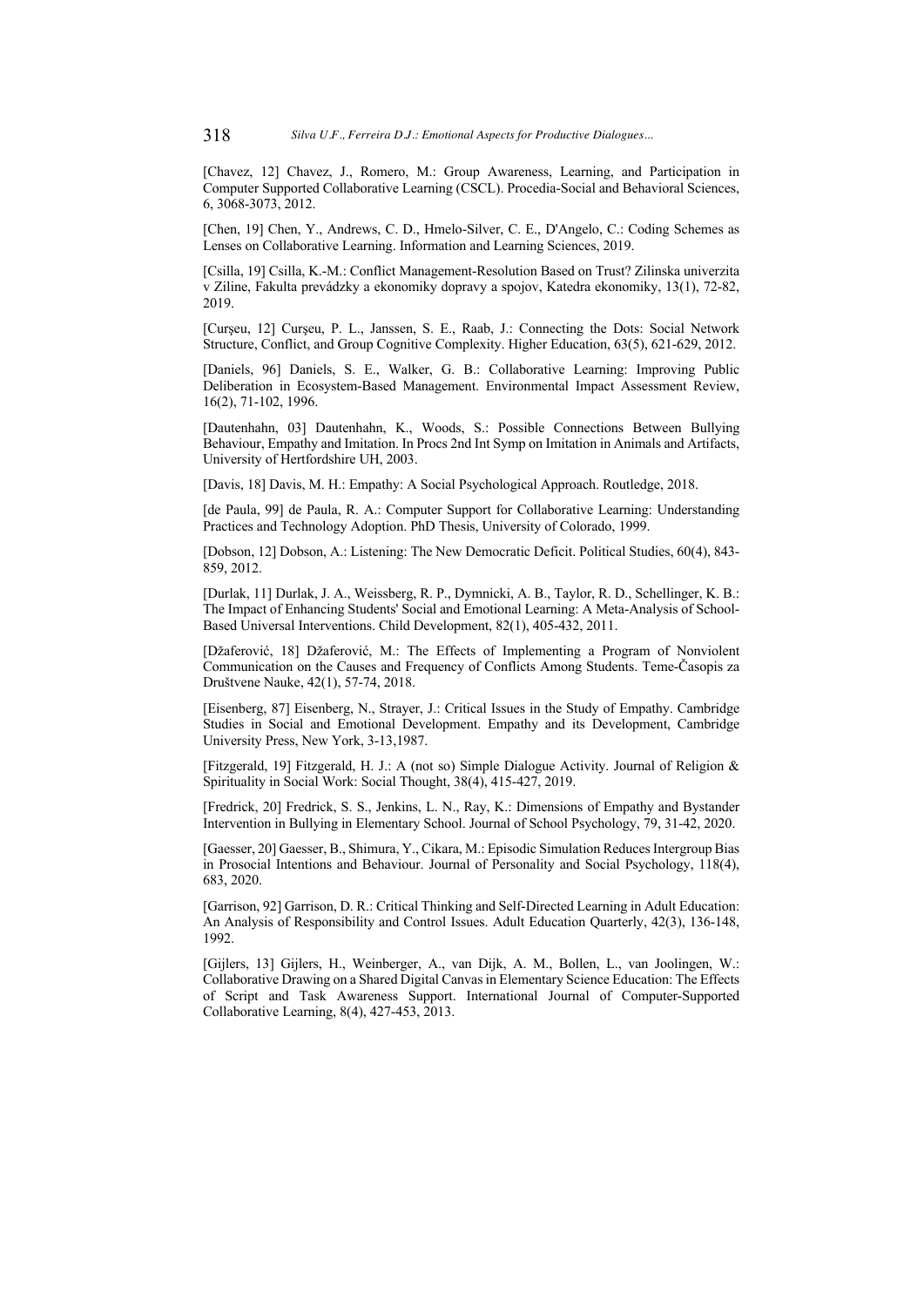[Glazier, 19] Glazier, M. J., Schur-Beymer, N.: A Place at the Table: Applied Theatre and Nursing Tools for Broadening Community College Student Understanding and Inspiring Engaged Citizenship, 1-25, 2019.

[Graf, 19] Graf, D., Yanagida, T., Spiel, C.: Through the Magnifying Glass: Empathy's Differential Role in Preventing and Promoting Traditional and Cyberbullying. Computers in Human Behavior, 96, 186-195, 2019.

[Gunawardena, 97] Gunawardena, C. N., Lowe, C. A., Anderson, T.: Analysis of a Global Online Debate and the Development of an Interaction Analysis Model for Examining Social Construction of Knowledge in Computer Conferencing. Journal of Educational Computing Research, 17(4), 397-431, 1997.

[Gunawardena, 98] Gunawardena, C. N., Lowe, C. A., Anderson, T.: Transcript Analysis of Computer-Mediated Conferences as a Tool for Testing Constructivist and Social-Constructivist Learning Theories. Annual Conference on Distance Teaching & Learning, 139-145, 1998.

[Habermas, 94] Habermas, J.: Three Normative Models of Democracy. Constellations, 1(1), 1- 10, 1994.

[Halavais, 16] Halavais, A.: Computer-Supported Collaborative Learning. The International Encyclopedia of Communication Theory and Philosophy, pages 1-5, 2016.

[Hämäläinen, 13] Hämäläinen, R., De Wever, B.: Vocational Education Approach: New TEL Settings-new Prospects for Teachers' Instructional Activities? International Journal of Computer-Supported Collaborative Learning, 8(3), 271-291, 2013.

[Heimbuch, 17] Heimbuch, S., Bodemer, D.: Controversy Awareness on Evidence-led Discussions as Guidance for Students in Wiki-based Learning. The Internet and Higher Education, 33:1-14, 2017.

[Herman, 19] Herman, T., Seras, D.: Emotions, Argumentation and Argumentativity: Insights from an Analysis of Newspapers Headlines in the Context of the Greek Crisis. Informal Logic, 39(4), 373-400, 2019.

[Hernández-Sellés, 19] Hernández-Sellés, N., Muñoz-Carril, P.-C., González-Sanmamed, M.: Computer-Supported Collaborative Learning: An Analysis of the Relationship Between Interaction, Emotional Support and Online Collaborative Tools. Computers & Education, 138, 1-12, 2019.

[Himmelroos, 17] Himmelroos, S.: Discourse Quality in Deliberative Citizen Forums-A Comparison of Four Deliberative Mini-publics. Journal of Public Deliberation, 13(1), 2017.

[Hogan, 20] Hogan, M. J.: Collaborative Positive Psychology: Solidarity, Meaning, Resilience, Wellbeing, and Virtue in a Time of Crisis. International Review of Psychiatry, 1-15, 2020.

[Hughes, 18] Hughes, C., Lawrence, M.: How Can K12 Education Reduce Prejudice? PhD Thesis, Durham University, 2018.

[Iinuma, 16] Iinuma, M., Matsuhashi, T., Nakamura, T., Chiyokura, H.: Student Awareness Change in Computer Supported Collaborative Learning (CSCL) Environment. International Journal of Information and Education Technology, 6(6), 448, 2016.

[Ioannou, 11] Ioannou, A.: Online Collaborative Learning: The Promise of Wikis. International Journal of Instructional Media, 38(3), 2011.

[Janssen, 07] Janssen, J., Erkens, G., Kanselaar, G.: Visualization of Agreement and Discussion Processes During Computer-Supported Collaborative Learning. Computers in Human Behavior, 23(3), 1105-1125, 2007.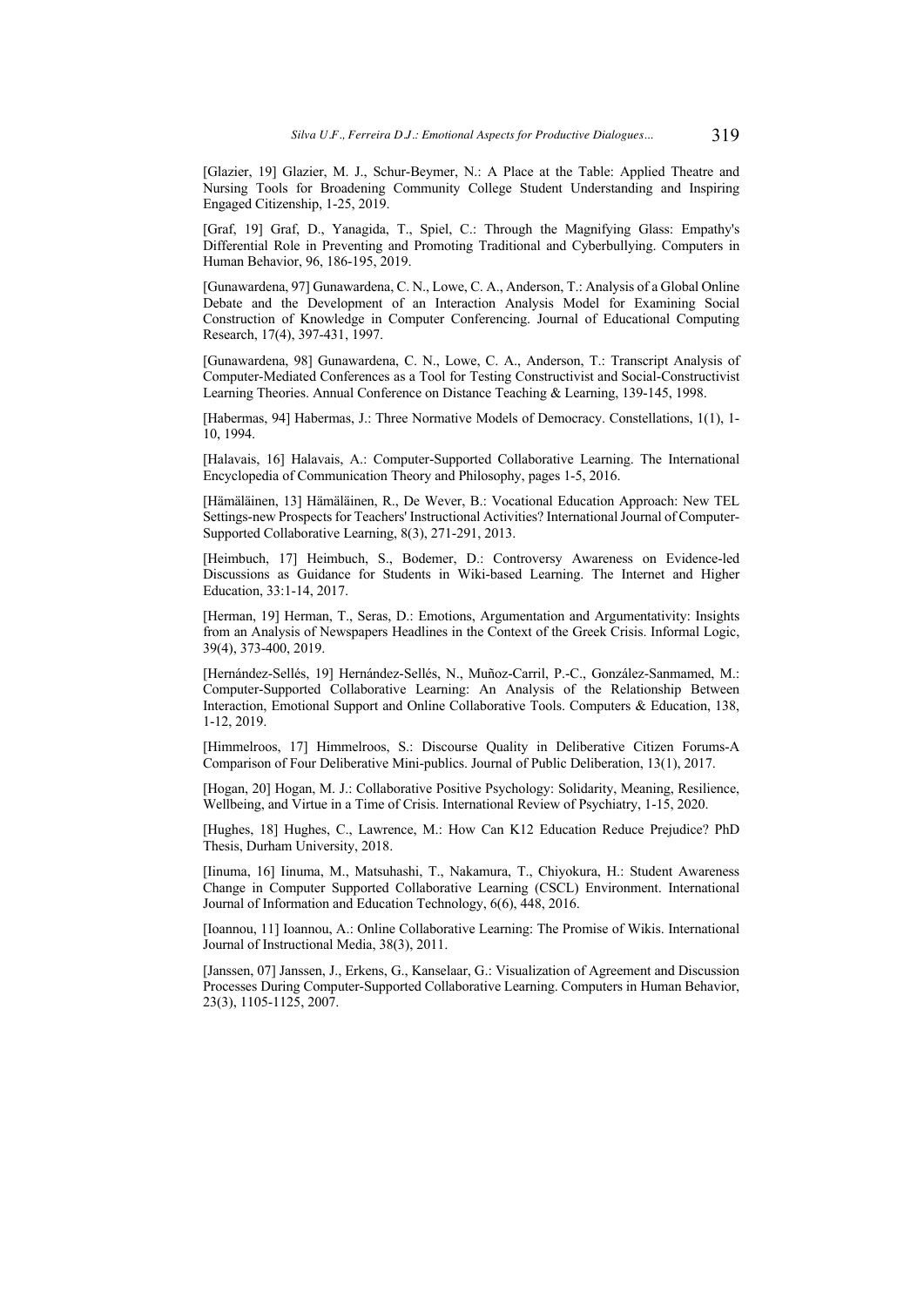[Järvenoja, 17] Järvenoja, H., Järvelä, S., Malmberg, J.: Supporting Groups' Emotion and Motivation Regulation During Collaborative Learning. Learning and Instruction, page 101090, 2017.

[Jennstål, 19] Jennstål, J.: Deliberation and Complexity of Thinking. Using the Integrative Complexity Scale to Assess the Deliberative Quality of Minipublics. Swiss Political Science Review, 25(1), 64-83, 2019.

[Kitchenham, 04] Kitchenham, B.: Procedures for Performing Systematic Reviews. Keele University, United King and Empirical Software Engineering, National ICT Australia Ltd., Australia, 33(2004), 1-26, 2004.

[Krznaric, 14] Krznaric, R.: Empathy: A Handbook for Revolution. Random House, London, 2014.

[Kwon, 14] Kwon, K., Liu, Y.-H., and Johnson, L. P.: Group Regulation and Social Emotional Interactions Observed in Computer Supported Collaborative Learning: Comparison Between Good vs. Poor Collaborators. Computers & Education, 78, 185-200, 2014.

[Ludvigsen, 16] Ludvigsen, S.: CSCL: Connecting the Social, Emotional and Cognitive Dimensions. International Journal of Computer-Supported Collaborative Learning, 11(2), 115- 121, 2016.

[Mercer, 96] Mercer, N.: The Quality of Talk in Children's Collaborative Activity in the Classroom. Learning and Instruction, 6(4), 359-377, 1996.

[Mercer, 99] Mercer, N., Wegerif, R., edited by Littleton, K., Light, P.: Is 'Exploratory Talk' Productive Talk? Learning with Computers: Analysing Productive Interaction, Routledge, London and New York, 79-101, 1999.

[Michaels, 08] Michaels, S., O' Connor, C., Resnick, L. B.: Deliberative Discourse Idealized and Realized: Accountable Talk in the Classroom and in Civic Life. Studies in Philosophy and Education, 27(4), 283-297, 2008.

[Morrell, 07] Morrell, M. E.: Empathy and Democratic Education. Public Affairs Quarterly, 21(4):381-403, 2007.

[Morrell, 10] Morrell, M. E.: Empathy and Democracy: Feeling, Thinking, and Deliberation. The Pennsylvania State University Press, University Park, Pennsylvania, 2010.

[Museux, 16] Museux, A.-C., Dumont, S., Careau, E., Milot, É.: Improving Interprofessional Collaboration: The Effect of Training in Nonviolent Communication. Social Work in Health Care, 55(6), 427-439, 2016.

[Mutz, 02] Mutz, D. C.: Cross-cutting Social Networks: Testing Democratic Theory in Practice. American Political Science Review, 96(1), 111-126, 2002.

[Newman, 95] Newman, D. R., Webb, B., Cochrane, C.: A Content Analysis Method to Measure Critical Thinking in Face-to-face and Computer Supported Group Learning. Interpersonal Computing and Technology, 3(2), 56-77, 1995.

[Noguez, 06] Noguez, J., Espinosa, E., Hernández, Y.: Work in Progress: Affective Models for Collaborative Learning. In Proceedings. Frontiers in Education. 36th Annual Conference IEEE, 15-16, 2006.

[Nosek, 2017] Nosek, M., Durán, M.: Increasing Empathy and Conflict Resolution Skills Through Nonviolent Communication (NVC) Training in Latino Adults and Youth. Progress in Community Health Partnerships: Research, Education, and Action, 11(3), 275-283, 2017.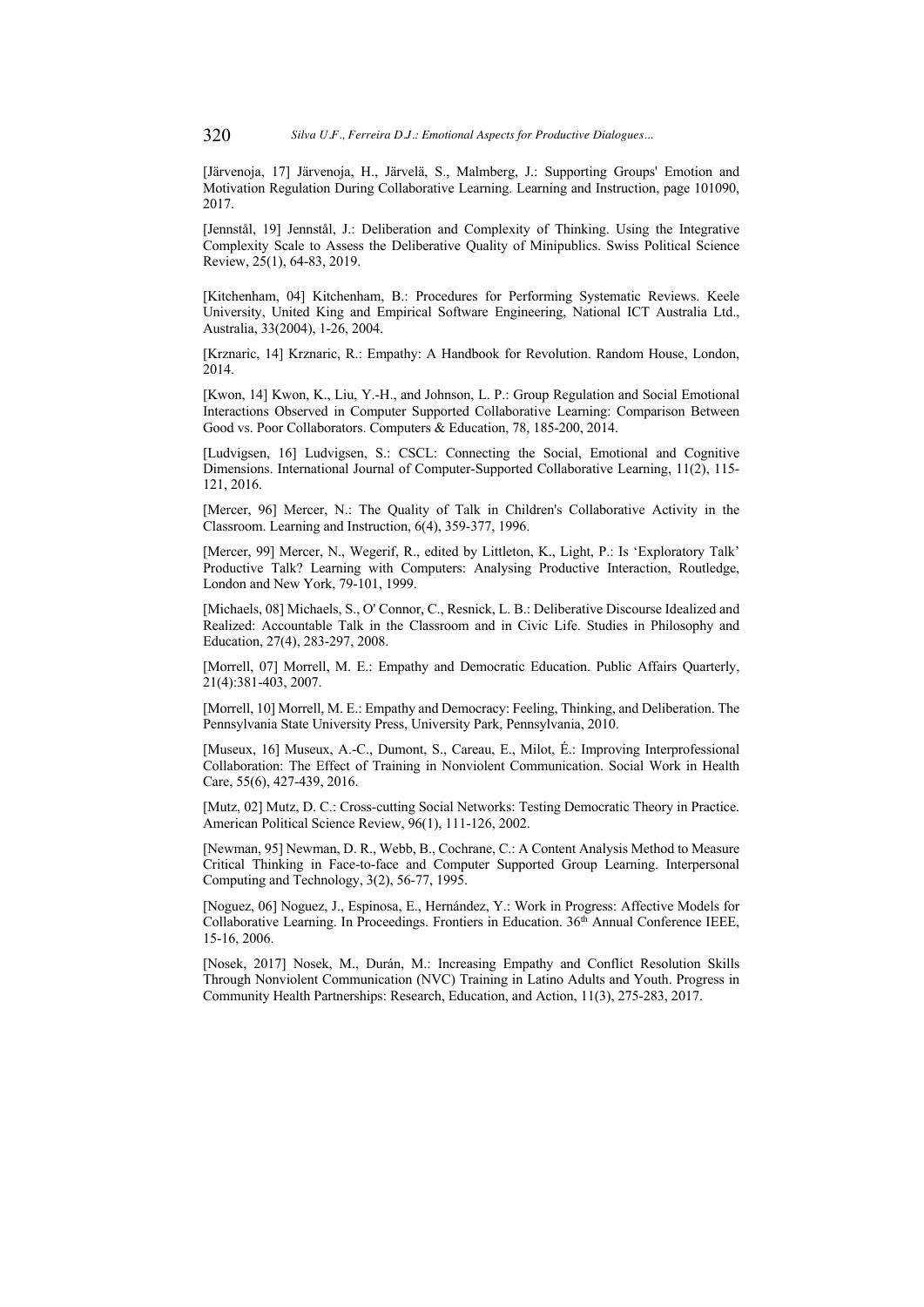[Pea, 93] Pea, R. D.: Practices of Distributed Intelligence and Designs for Education. Gavriel Salomon. Distributed Cognitions Psychological and Educational Considerations, Cambridge University Press 11, 47-87, 1993.

[Ratcliffe, 12] Ratcliffe, M.: Phenomenology as a Form of Empathy. Inquiry, 55(5), 473-495, 2012.

[Reis, 18] Reis, R. C. D., Isotani, S., Rodriguez, C. L., Lyra, K. T., Jaques, P. A., Bittencourt, I. I.: Affective States in Computer-Supported Collaborative Learning: Studying the Past to Drive the Future. Computers & Education, 120, 29-50, 2018.

[Robinson, 13] Robinson, K.: The Interrelationship of Emotion and Cognition When Students Undertake Collaborative Group Work Online: An Interdisciplinary Approach. Computers & Education, 62, 298-307, 2013.

[Rosenberg, 04] Rosenberg, M. B.: The Heart of Social Change: How to Make a Difference in Your World. Puddle Dancer Press, La Crescenta, CA, USA, 2004.

[Rosenberg, 15] Rosenberg, M. B., Chopra, D., edited by Leu, L.: Nonviolent Communication: A Language of Life: Life-Changing Tools for Healthy Relationships, 3rd Edition, Puddle Dancer Press, Encinitas, CA, USA, 2015.

[Santicola, 15] Santicola, C. F.: Academic Controversy in Macroeconomics: An Active and Collaborative Method to Increase Student Learning. American Journal of Business Education (AJBE), 8(3), 177-184, 2015.

[Stahl, 01] Stahl, G.: WebGuide: Guiding Collaborative Learning on the Web with Perspectives. Journal of Interactive Media in Education, 2001(2), 2001.

[Steenbergen, 03] Steenbergen, M. R., Bächtiger, A., Spörndli, M., Steiner, J.: Measuring Political Deliberation: A Discourse Quality Index. Comparative European Politics, 1(1), 21-48, 2003.

[Stein, 12] Stein, W.: On the Problem of Empathy: The Collected Works of Edith Stein Sister Teresa Bendicta of the Cross Discalced Carmelite Volume Three. Springer Science & Business Media, Washington, USA, 2012.

[Steiner, 05] Steiner, J., Bächtiger, A., Spörndli, M., Steenbergen, M. R.: Deliberative Politics in Action: Analysing Parliamentary Discourse. Cambridge University Press, Cambridge, 2005.

[Sundararajan, 09] Sundararajan, B.: Impact of Communication Patterns, Network Positions and social dynamics factors on learning among students in a CSCL environment. Electronic Journal of e-Learning, 7(1), 71-84, 2009.

[Topcu, 12] Topcu, Ç., Erdur-Baker, Ö.: Affective and Cognitive Empathy as Mediators of Gender Differences in Cyber and Traditional Bullying. School Psychology International, 33(5), 550-561, 2012.

[Trimbur, 89] Trimbur, J.: Consensus and Difference in Collaborative Learning. College English, 51(6), 602-616, 1989.

[Ugarriza, 16] Ugarriza, J. E., Nussio, E.: There is no Pill for Deliberation: Explaining Discourse Quality in Postconflict Communities. Swiss Political Science Review, 22(1), 145-166, 2016.

[van Leeuwen, 15] van Leeuwen, A.: Learning Analytics to Support Teachers During Synchronous CSCL: Balancing between Overview and Overload. Journal of Learning Analytics, 2(2), 138-162, 2015.